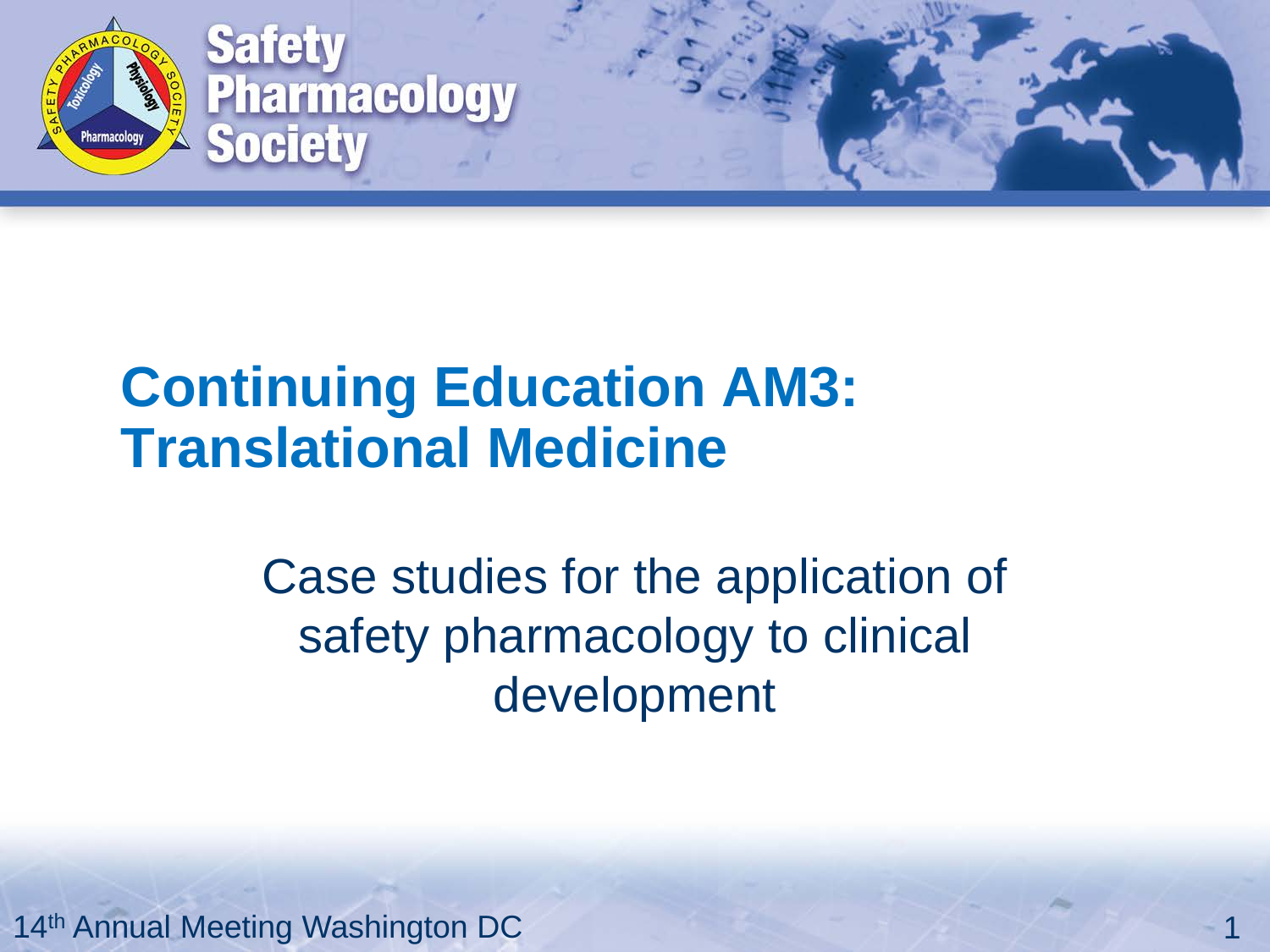

#### **Course Instructors**

- Richard J Briscoe, PhD Merck & Co
- Hugo M Vargas, PhD Amgen, Inc
- Erin Castelloe, MD EBD Consulting
- Alfred Botchway, PhD **Xenometrics**
- Bruce H Morimoto, PhD **Celerion**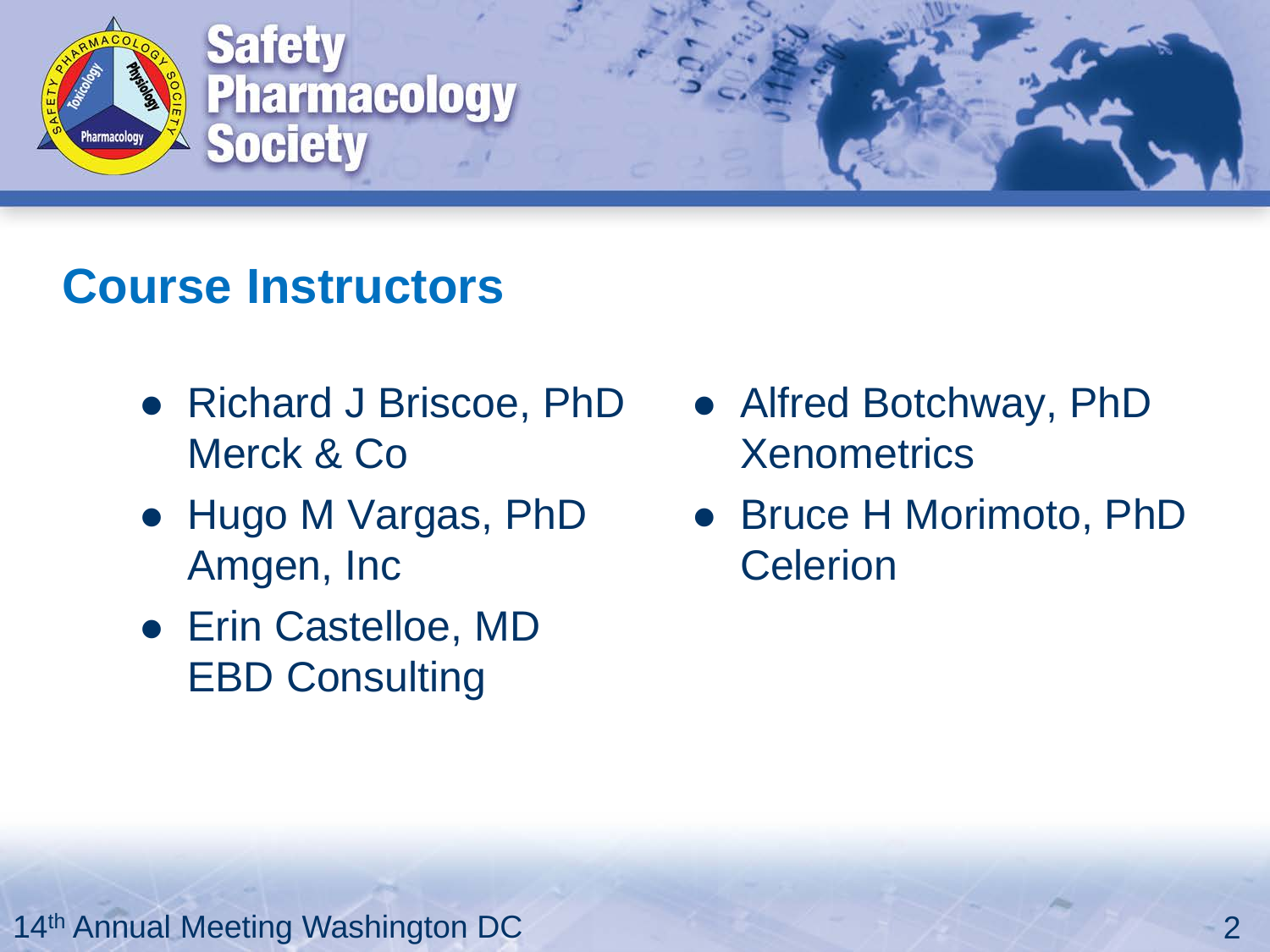

#### **Basic Tenet**

Humans are animals but animals are not human… •Important to recognize differences and limitations •In the absence of one-to-one correlation, must take a body-of-evidence approach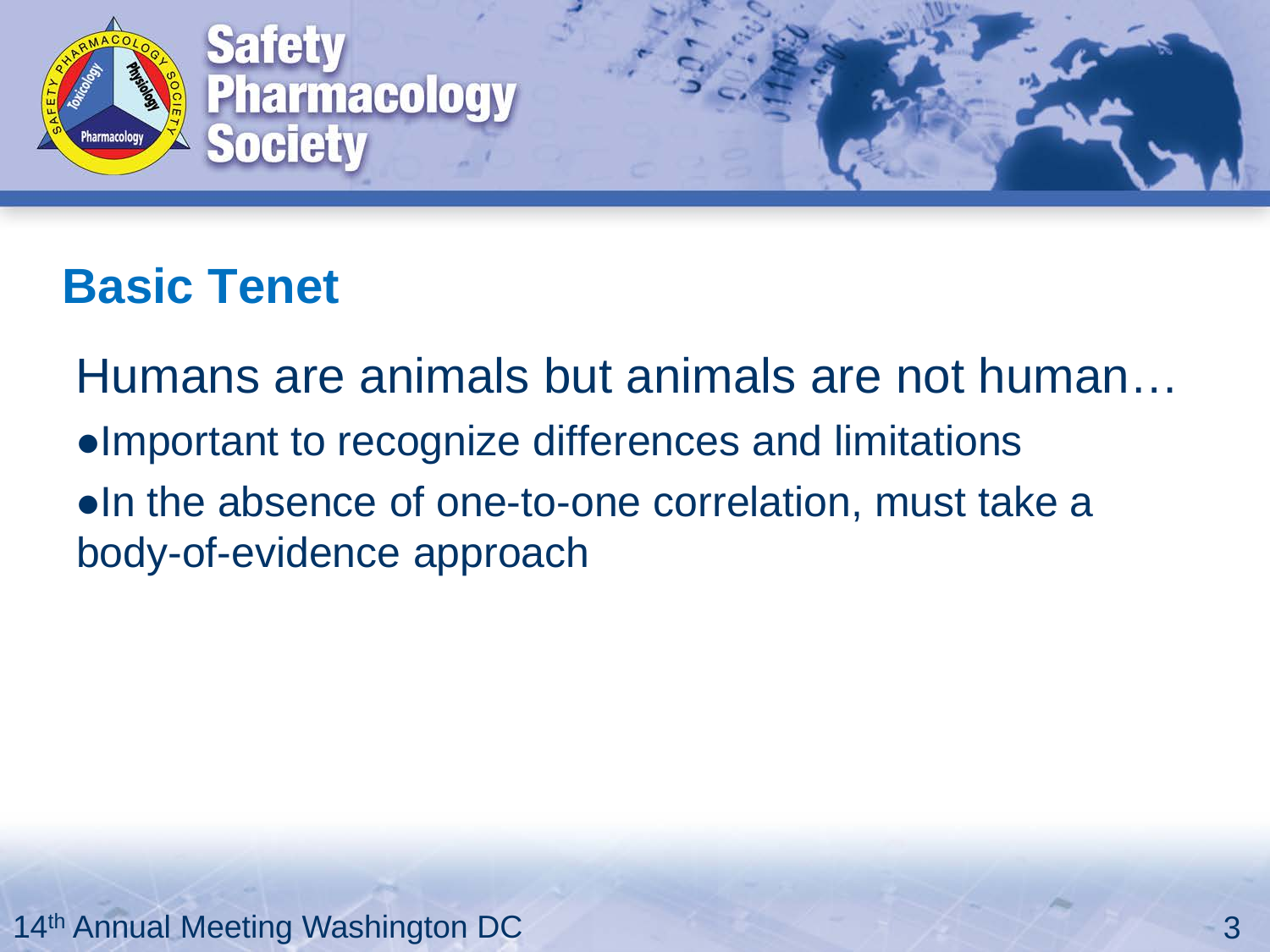

#### **First Principles**

In drug development, Primary objective: Safety Secondary objective: Safety

• Does the drug have a benefit? Risk (aka safety)-benefit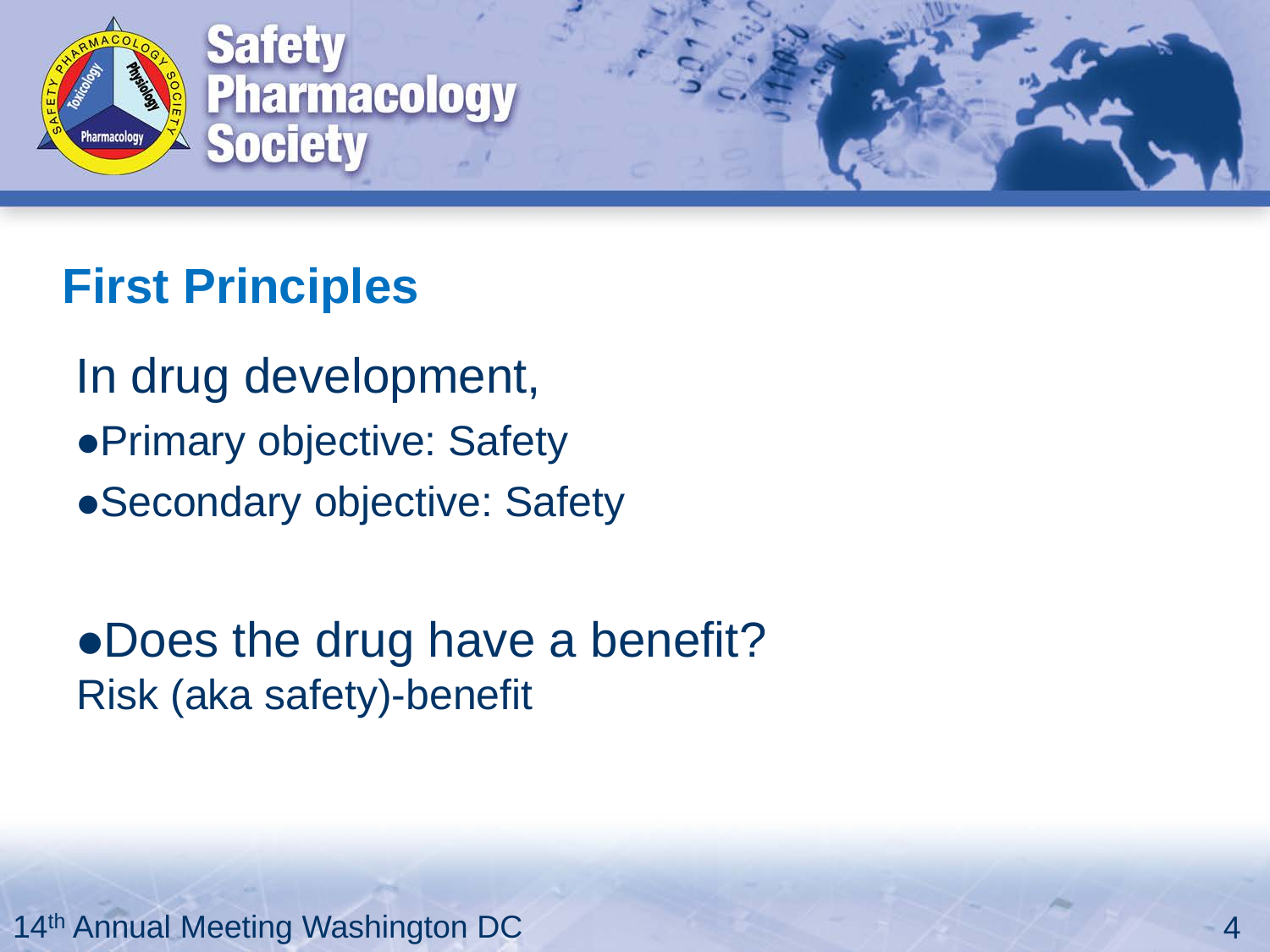

#### **Elements of a Phase 1 Study**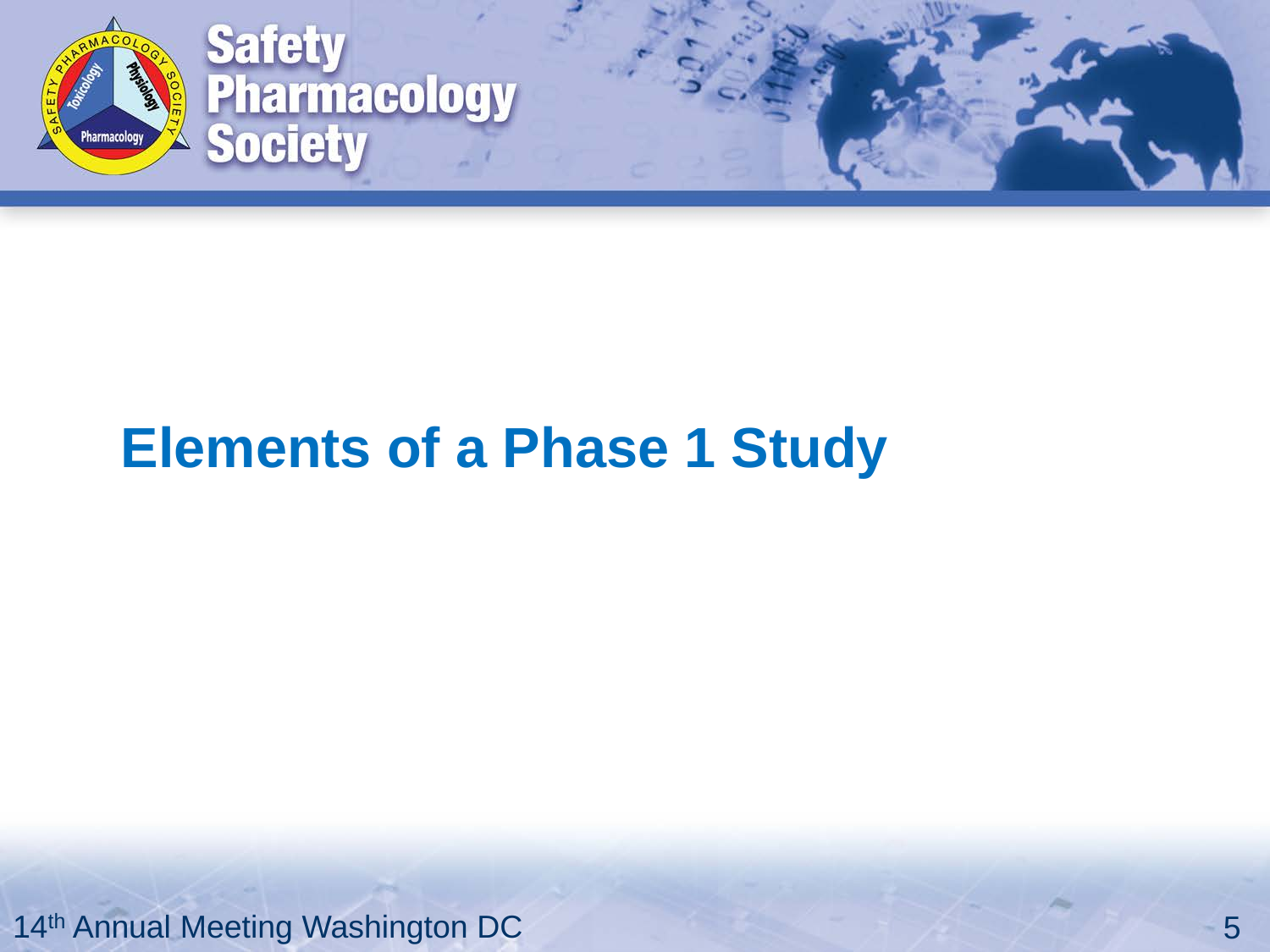

#### **Phases of Clinical Development**



*Source: William Blair & Company, (Bain and Company) Covance Investors Overview June 16, 2010*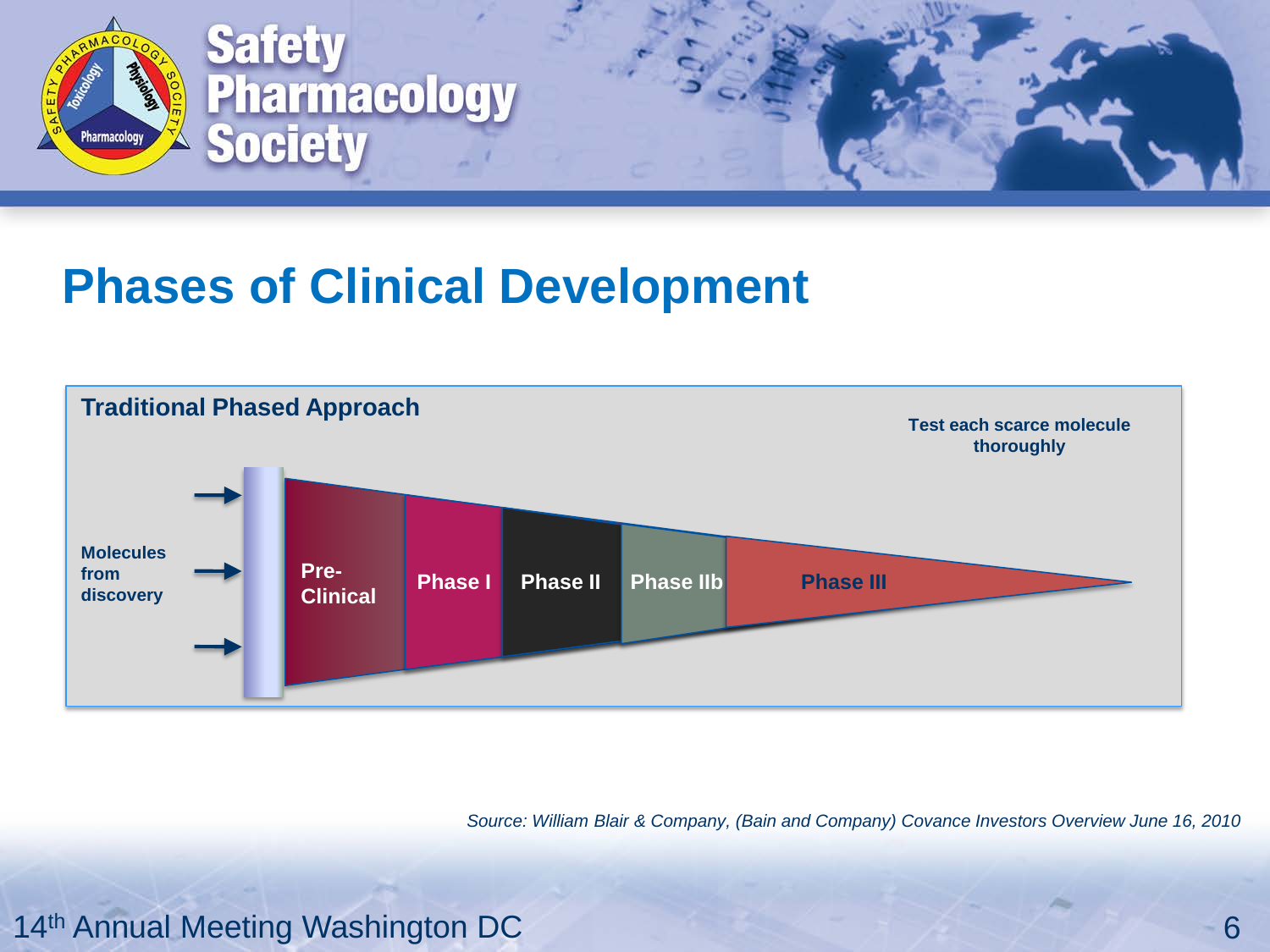

#### **Objectives of Phase 1**

- **•** Evaluate safety
- Explore pharmacokinetics
- Hint (?) of pharmacology (receptor engagement, proof-of-mechanism)
- Answer questions to help design the next study or Phase of clinical development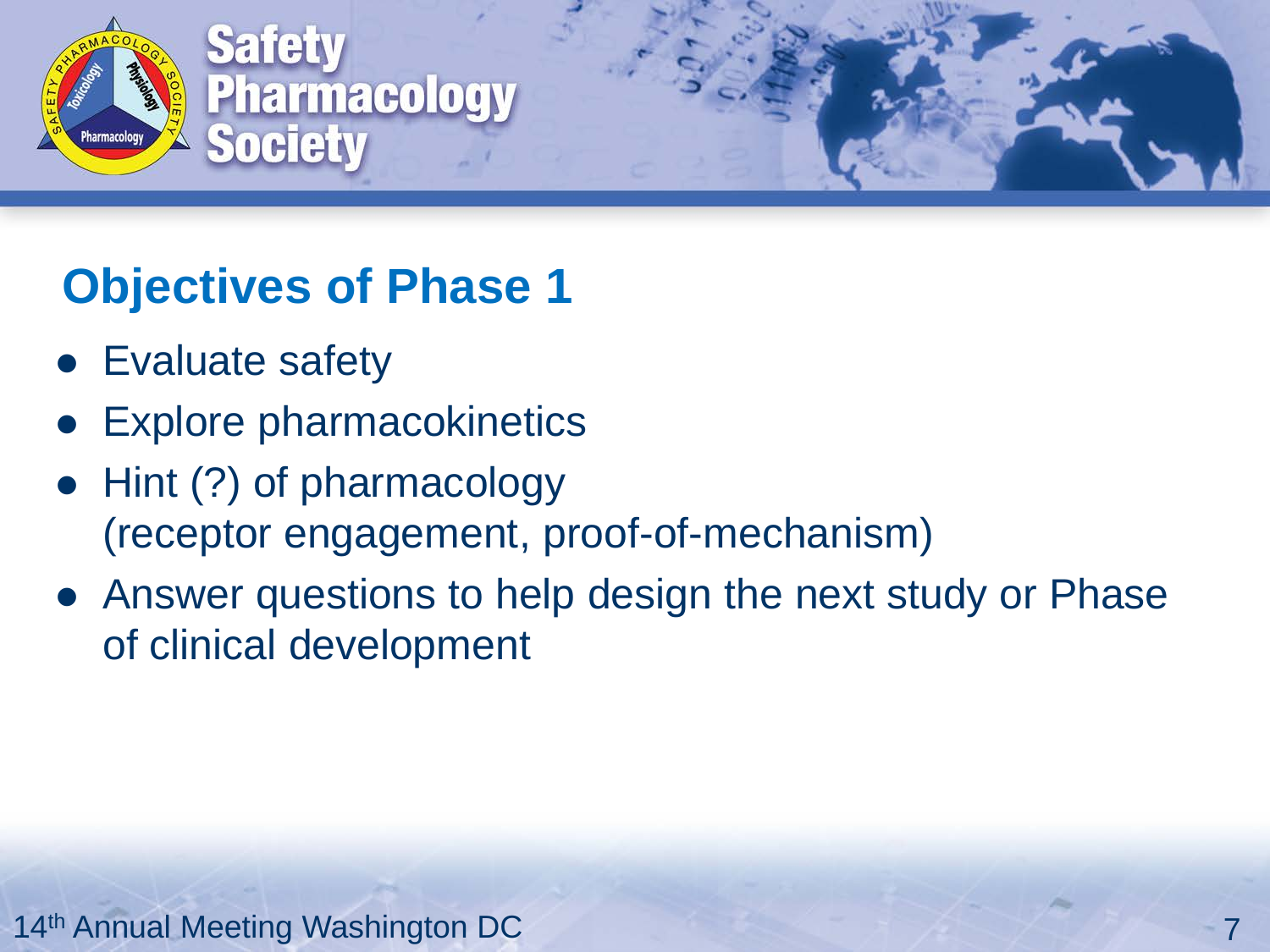

#### **Critical Documents**

### Clinical Protocol

- Who will be studied? Inclusion/exclusion criteria
- What will be done?
	- Assessments like vital signs, ECGs, blood collection
- When?
	- Timing of assessments, schedule of events
- How will the data be collected and analyzed? Statistical plan
- Ethics and study oversight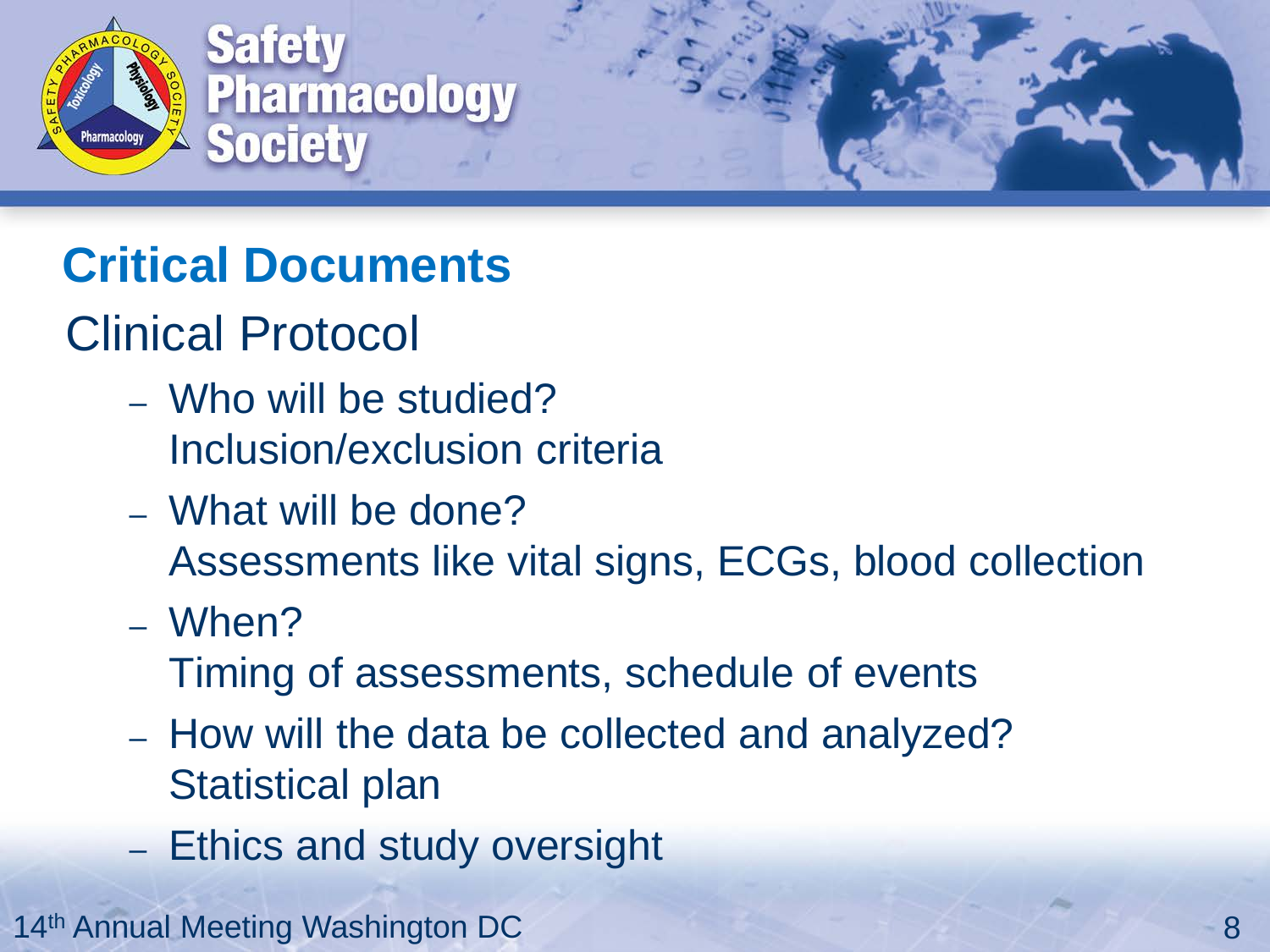

#### **Additional critical documents**

Investigator's brochure (IB)

- Summary of pharmacological rationale, nonclinical safety data, description of product
- Informed Consent Form (ICF)
	- Description of the risk associated with participation in the study
	- Written in everyday language
	- Risks derived from IB and protocol

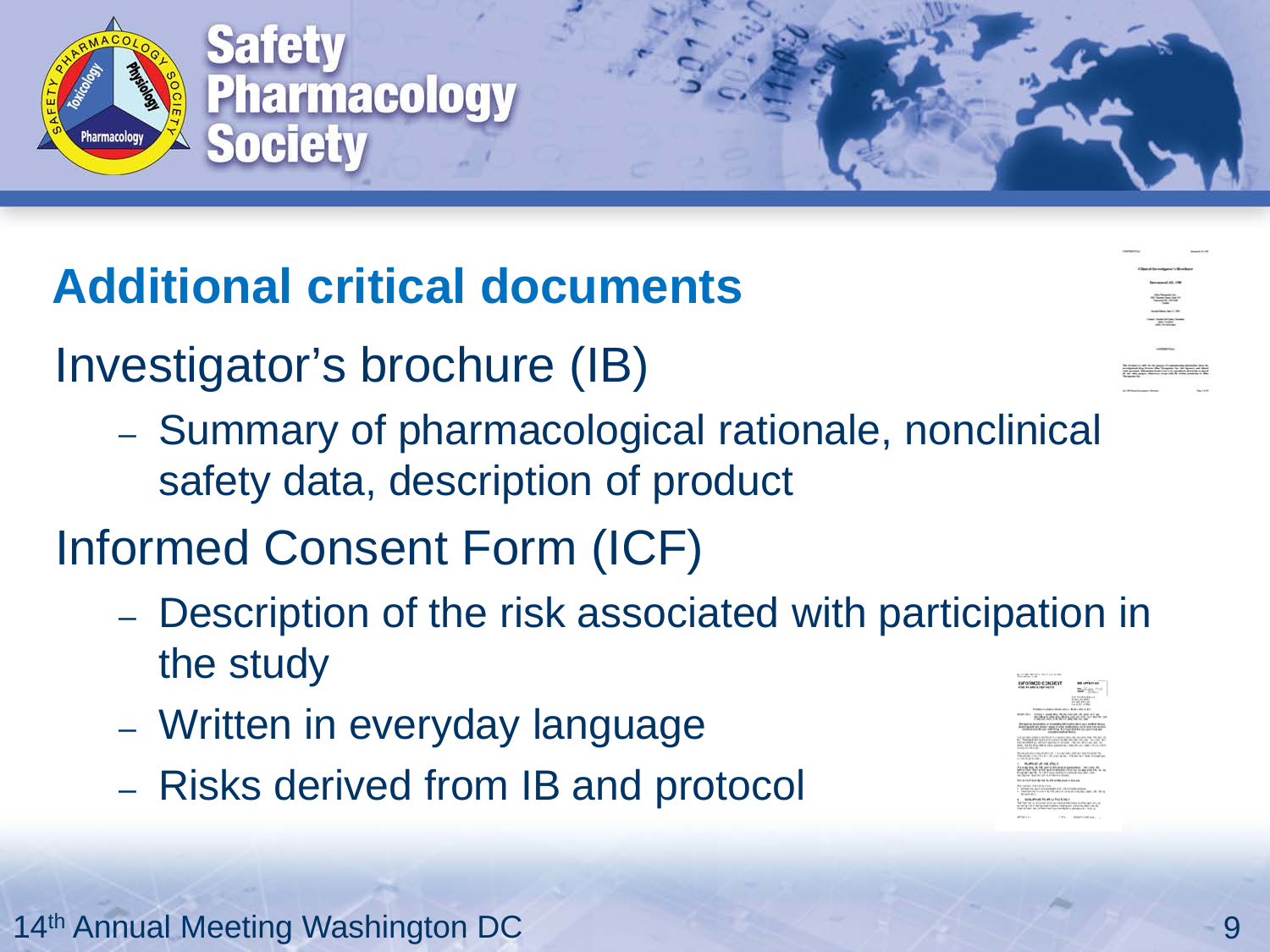

#### **Additional critical documents**

Investigational New Drug (IND) Application

- Animal pharmacology & toxicology, Chemistry & Manufacturing, Clinical protocols, Investigator Brochure
- Clinical Trial Application (CTA)
- Investigational Medicinal Product Dossier (IMPD)
	- Information related to quality, manufacture and control, nonclinical & clinical use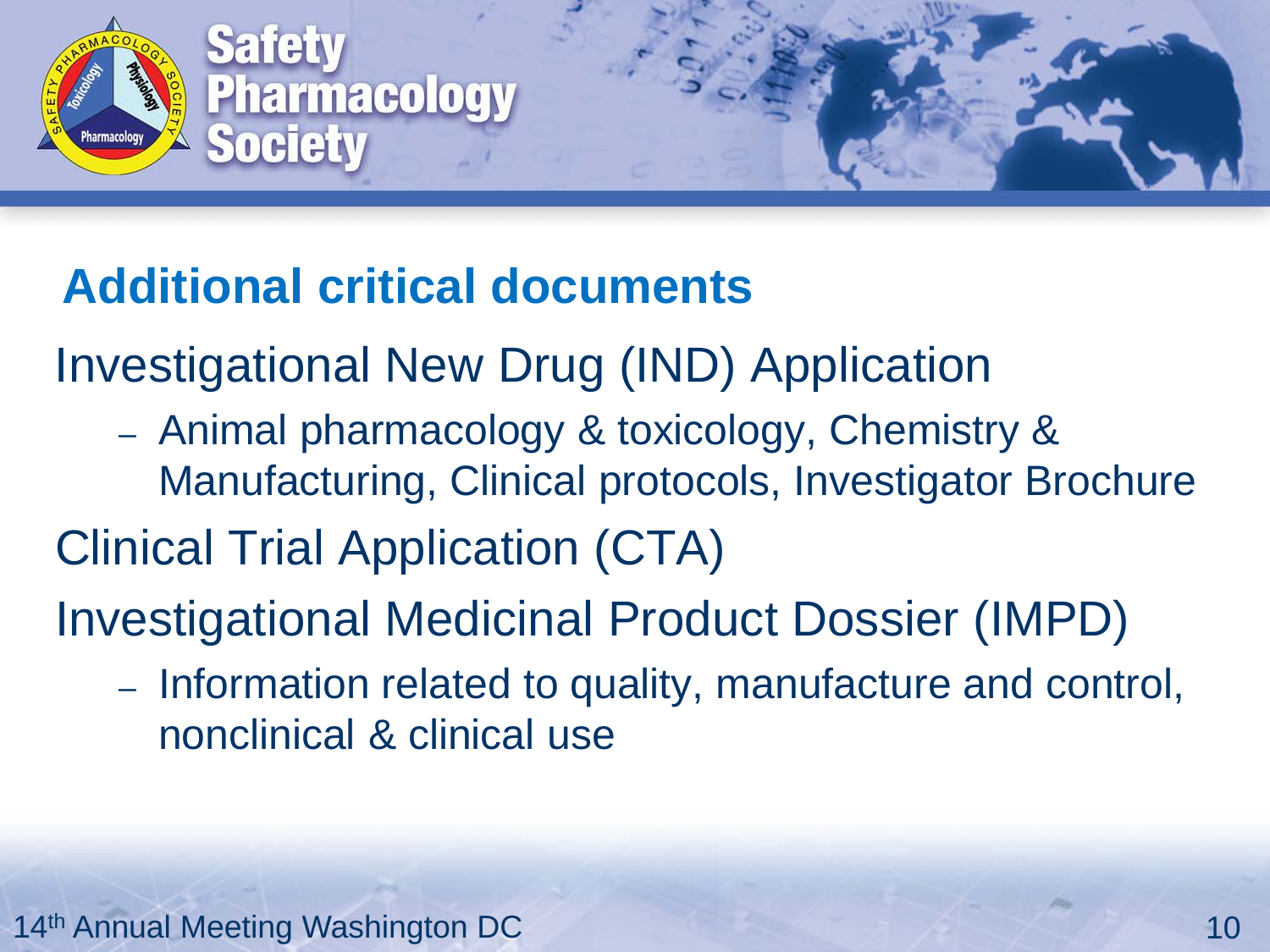

#### **The Process: Regulatory approval**

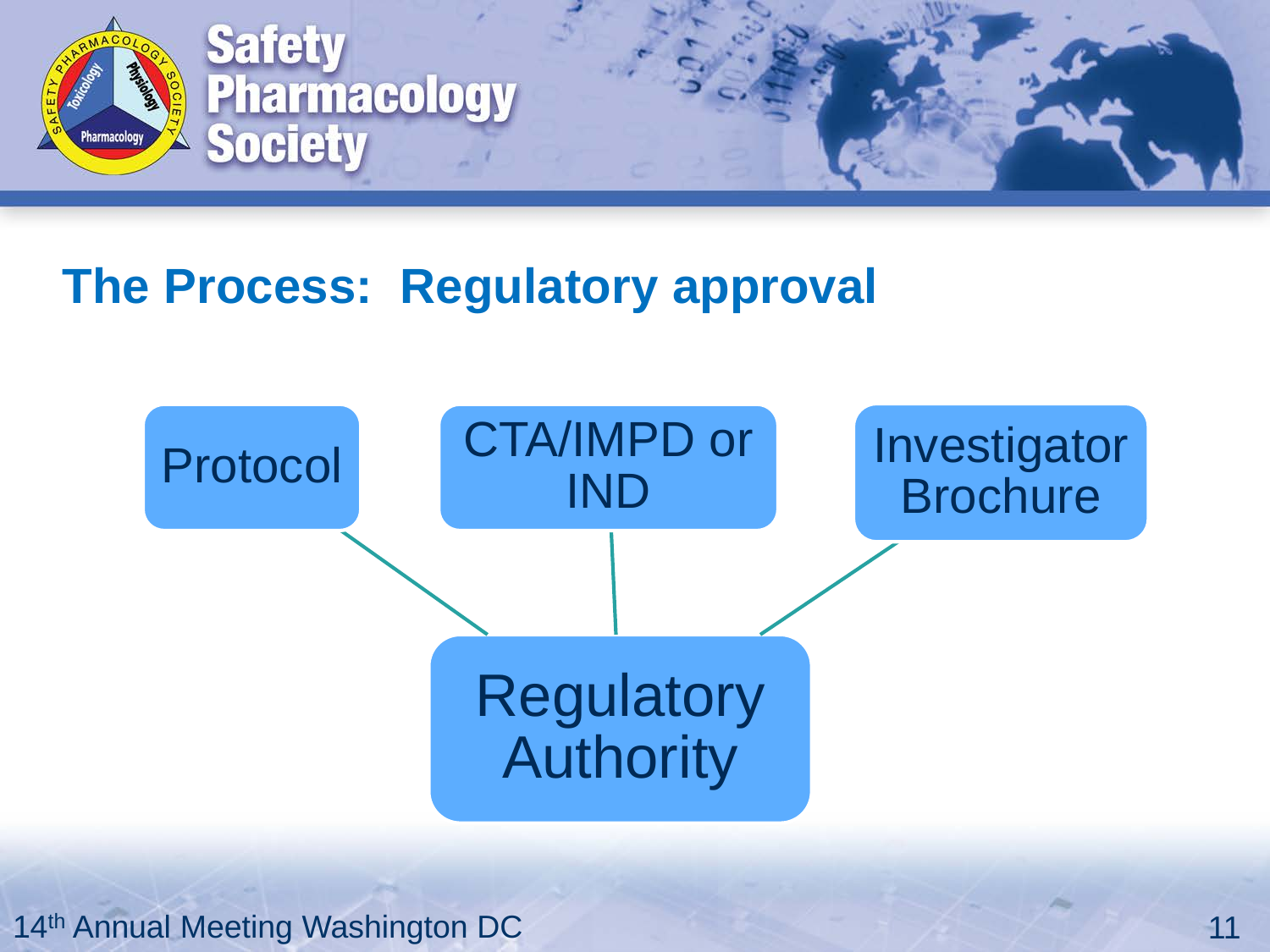

#### **The Process: Ethics approval**

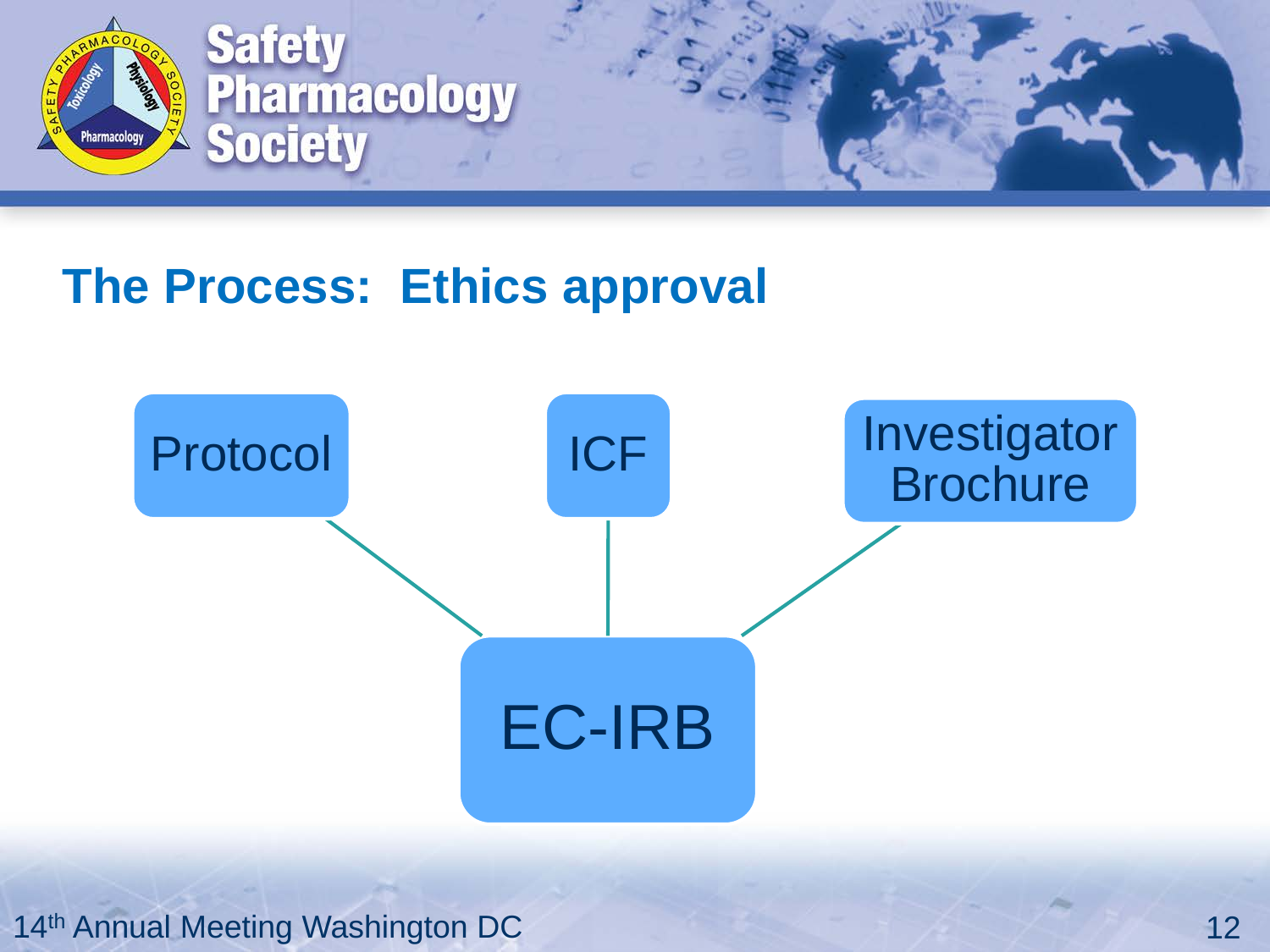

## Regulatory approval AND Ethics approval

#### Necessary prior to start of the clinical trial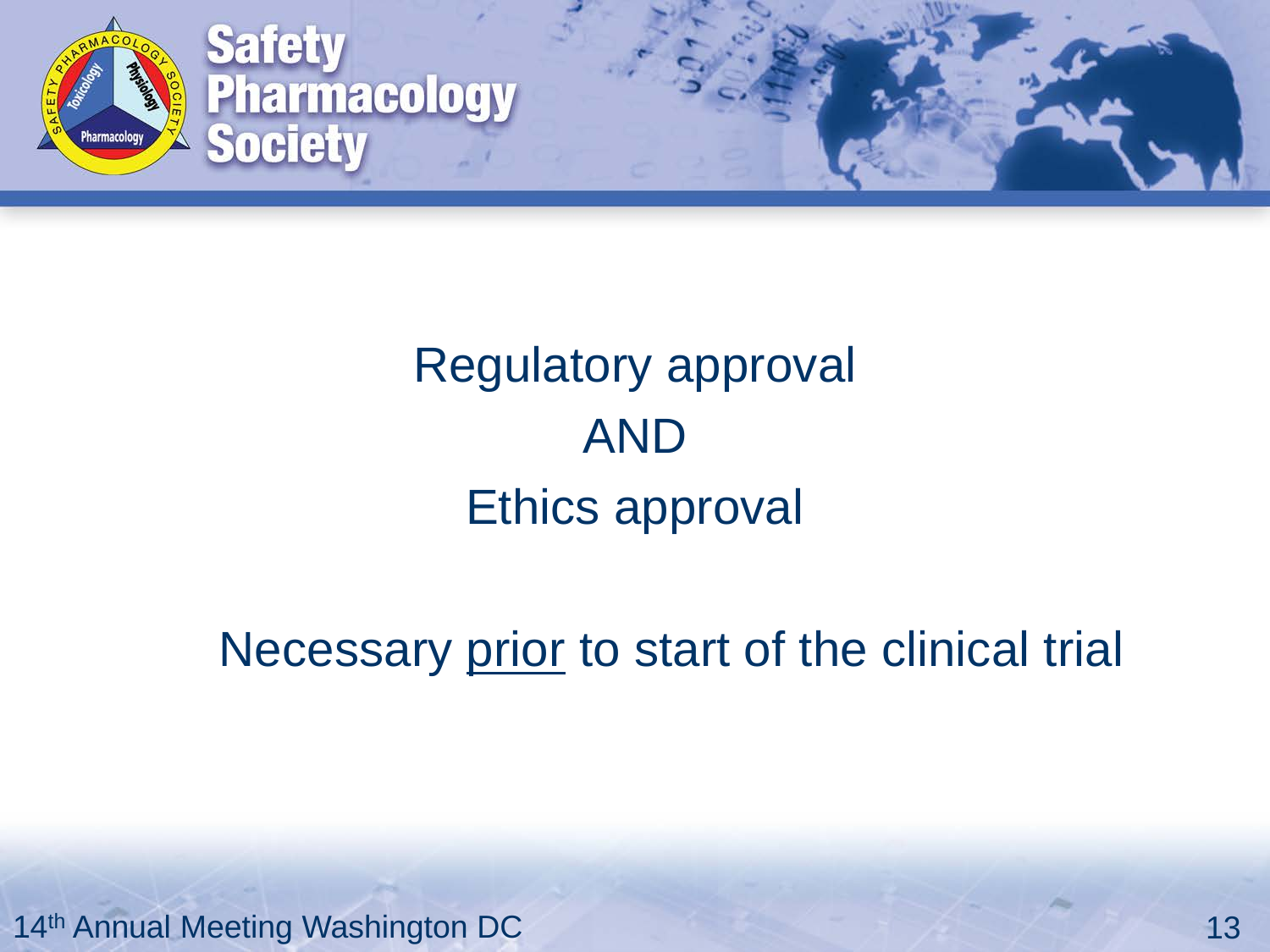

#### **First-in-Human**

- First transition from animal to human
- Use animal pharmacology and toxicology observations to predict what the human response would be
- How do we chose the first dose to give humans?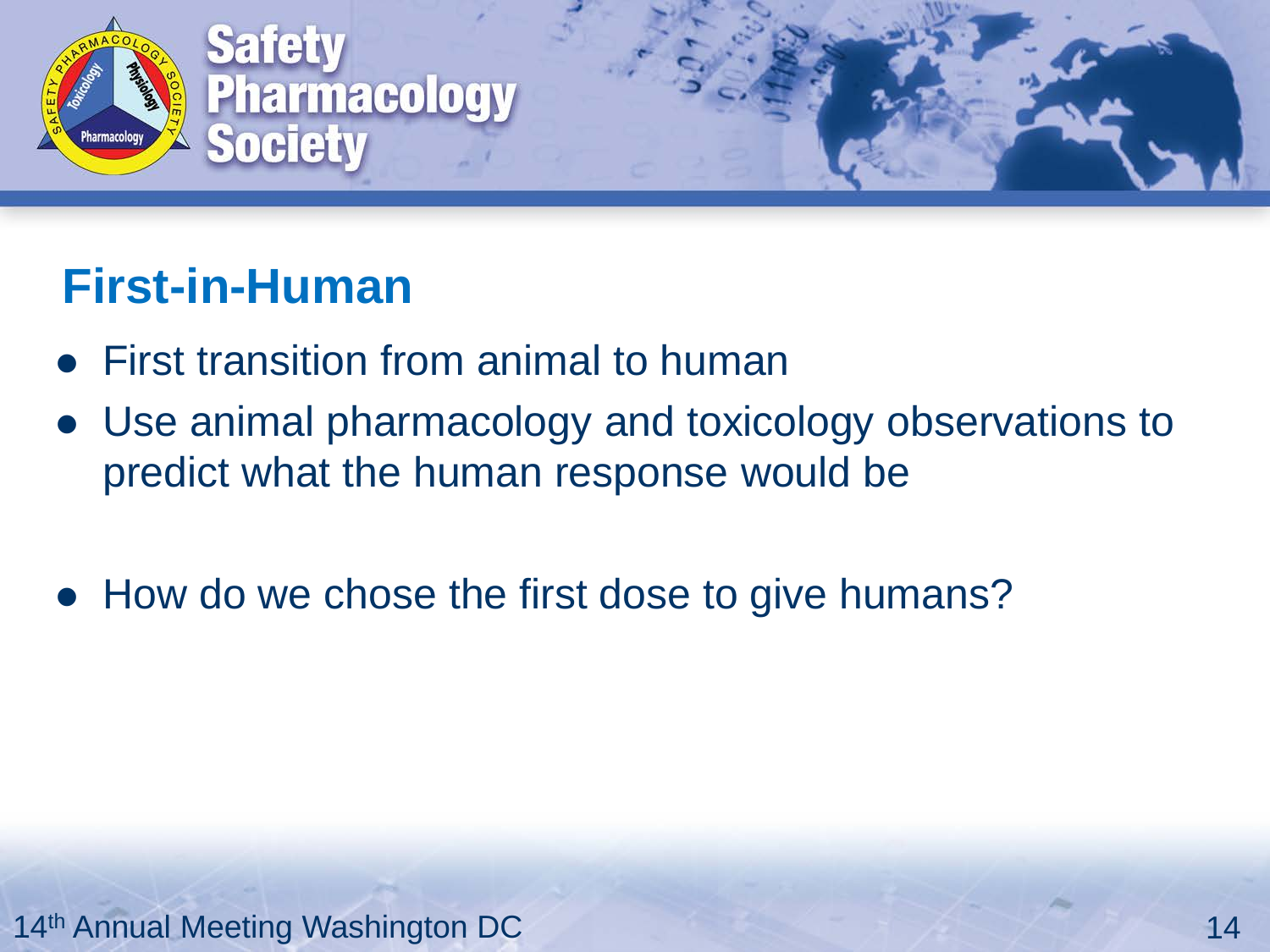

# **Guidance for Industry**

**Estimating the Maximum Safe Starting Dose in Initial Clinical Trials** for Therapeutics in Adult Healthy **Volunteers** 

U.S. Department of Health and Human Services Food and Drug Administration **Center for Drug Evaluation and Research (CDER)** 

> **July 2005 Pharmacology and Toxicology**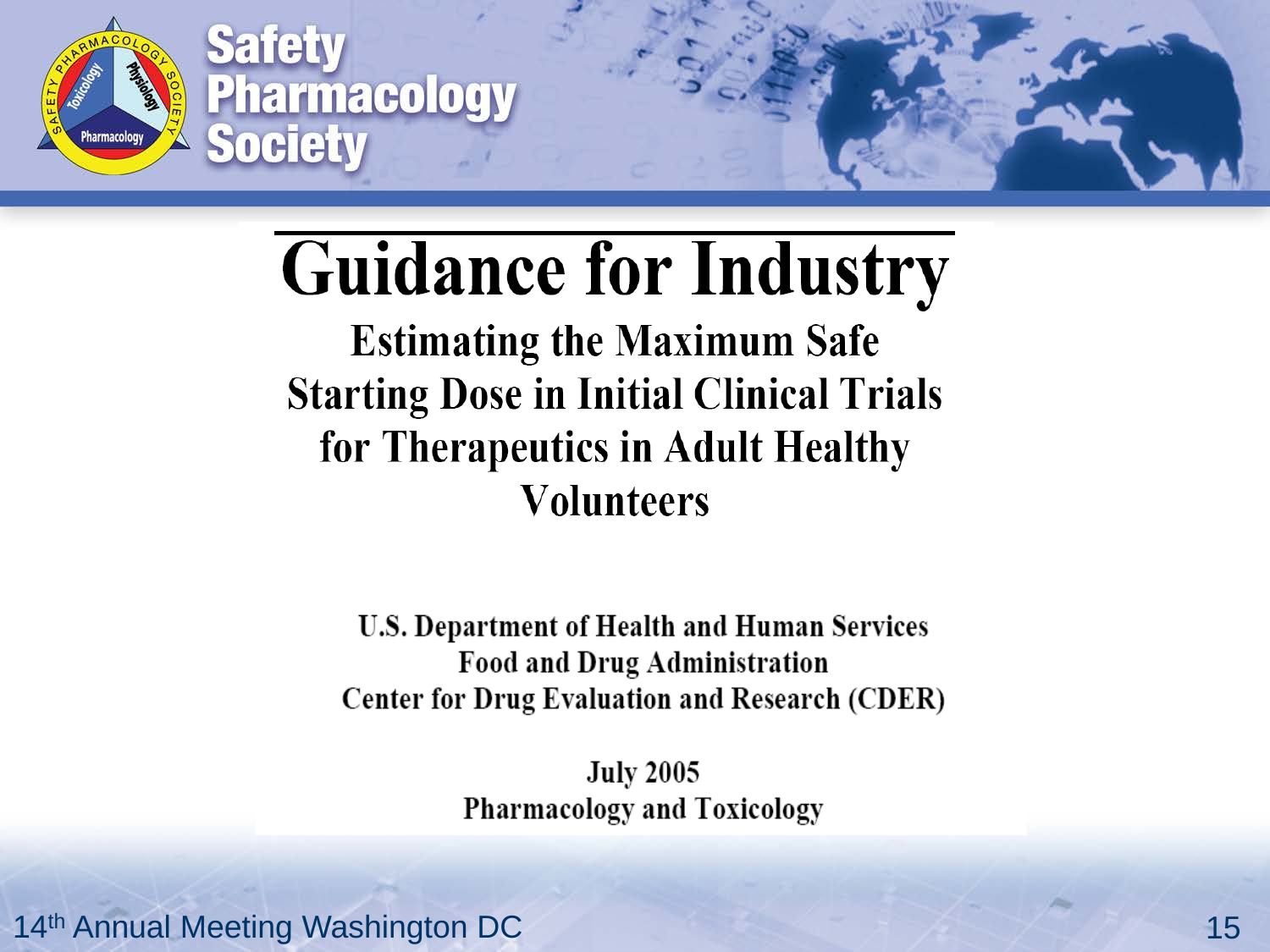

#### **Maximum Recommended Starting Dose (MRSD)**

- 1. Review and evaluate animal data to assess the No Observed Adverse Effect Level (NOAEL)
- 2. Calculate Human Equivalent Dose (HED)
	- a. Body Surface Area
	- b. Dose (mg/kg)
	- c. Other scaling factors
- 3. Select most appropriate species
- 4. Application of a safety factor
- 5. Consider pharmacologically active dose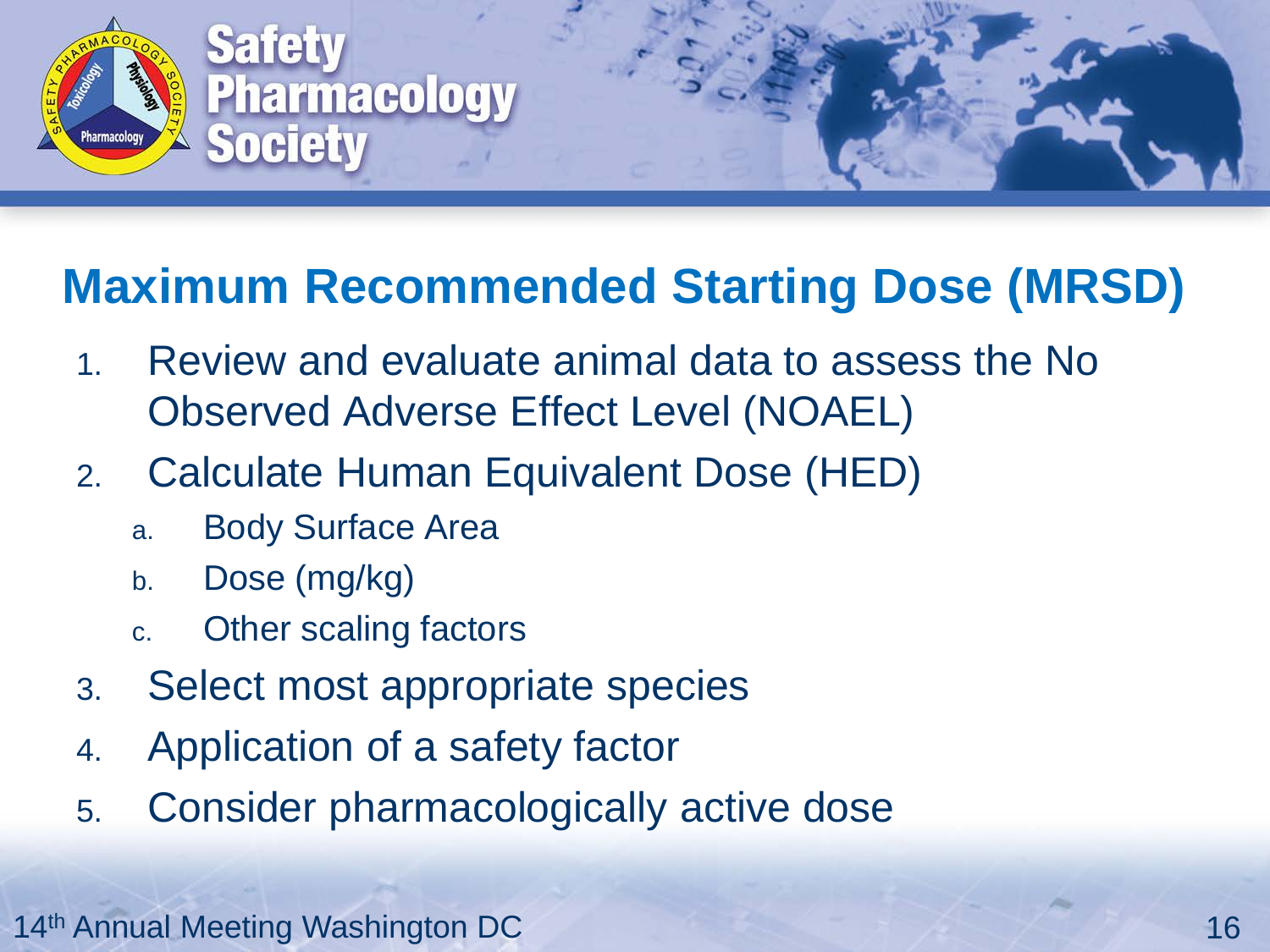



14th Annual Meeting Washington DC 17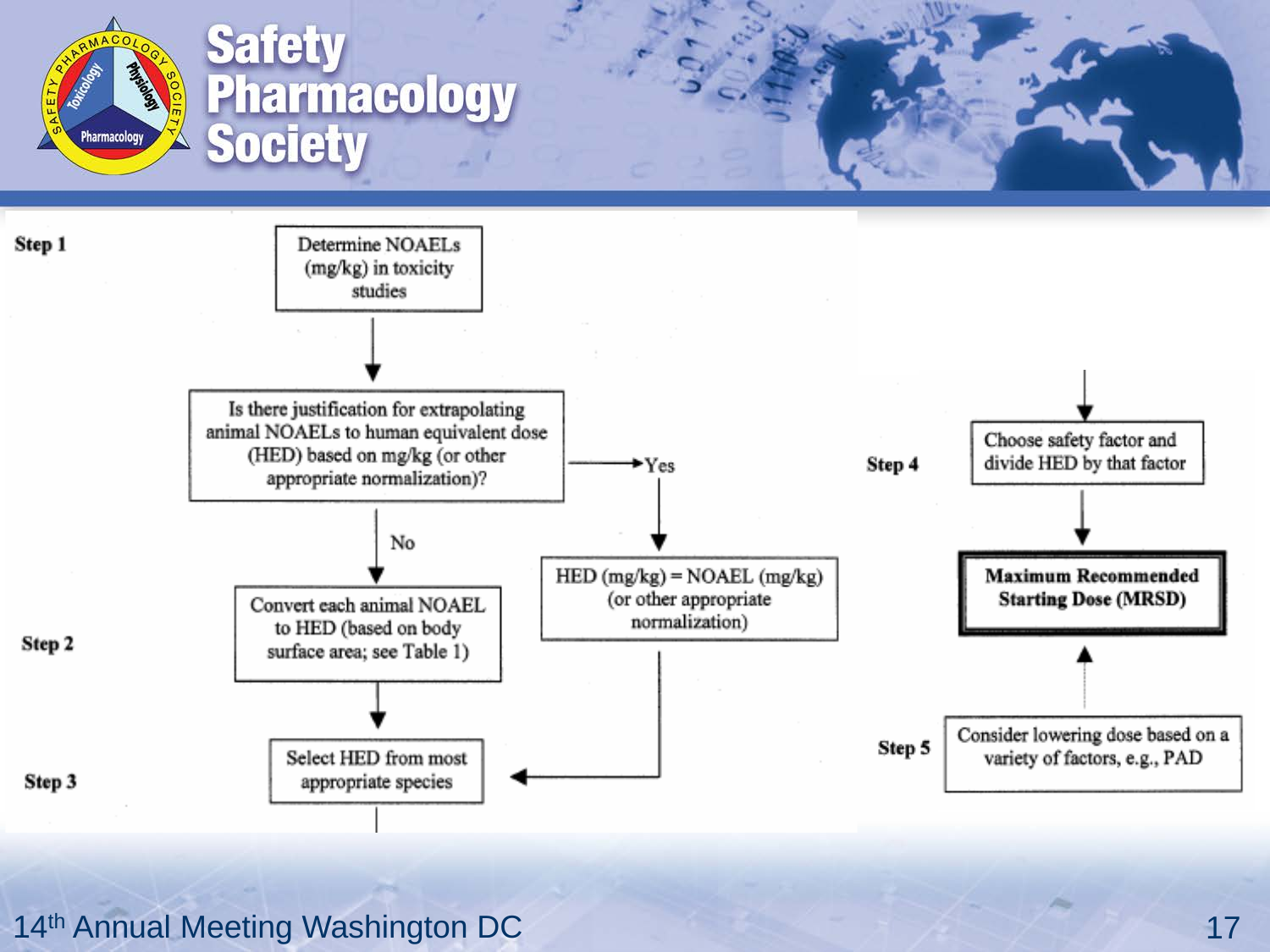

#### **Conversion table**

| Table 3: Conversion of Animal Doses to Human Equivalent Doses Based on Body Surface Area |             |                             |                    |                                 |                       |                            |  |
|------------------------------------------------------------------------------------------|-------------|-----------------------------|--------------------|---------------------------------|-----------------------|----------------------------|--|
|                                                                                          |             |                             |                    |                                 |                       |                            |  |
|                                                                                          |             |                             | To Convert Dose in | To Convert Animal Dose in mg/kg |                       |                            |  |
|                                                                                          | Reference   | Working Weight              | Body Surface       | $mg/kg$ to Dose in              |                       | to $HEDb$ in mg/kg, Either |  |
| <b>Species</b>                                                                           | Body Weight | Range <sup>a</sup> ( $kg$ ) | Area $(m^2)$       | $mg/m^2$ Multiply by $k_m$      | Divide                | Multiply                   |  |
|                                                                                          | (kg)        |                             |                    |                                 | <b>Animal Dose By</b> | Animal Dose By             |  |
| Human                                                                                    | 60          |                             | 1.62               | 37                              |                       |                            |  |
| Child <sup>c</sup>                                                                       | 20          |                             | 0.80               | 25                              |                       |                            |  |
| Mouse                                                                                    | 0.020       | $0.011 - 0.034$             | 0.007              |                                 | 12.3                  | 0.081                      |  |
| Hamster                                                                                  | 0.080       | 0.047-0.157                 | 0.016              |                                 | 7.4                   | 0.135                      |  |
| Rat                                                                                      | 0.150       | 0.080-0.270                 | 0.025              | 6                               | 6.2                   | 0.162                      |  |
| Ferret                                                                                   | 0.300       | 0.160-0.540                 | 0.043              |                                 | 5.3                   | 0.189                      |  |
| Guinea pig                                                                               | 0.400       | 0.208-0.700                 | 0.05               | 8                               | 4.6                   | 0.216                      |  |
| Rabbit                                                                                   | 1.8         | $0.9 - 3.0$                 | 0.15               | 12                              | 3.1                   | 0.324                      |  |
| Dog                                                                                      | 10          | $5 - 17$                    | 0.50               | 20                              | 1.8                   | 0.541                      |  |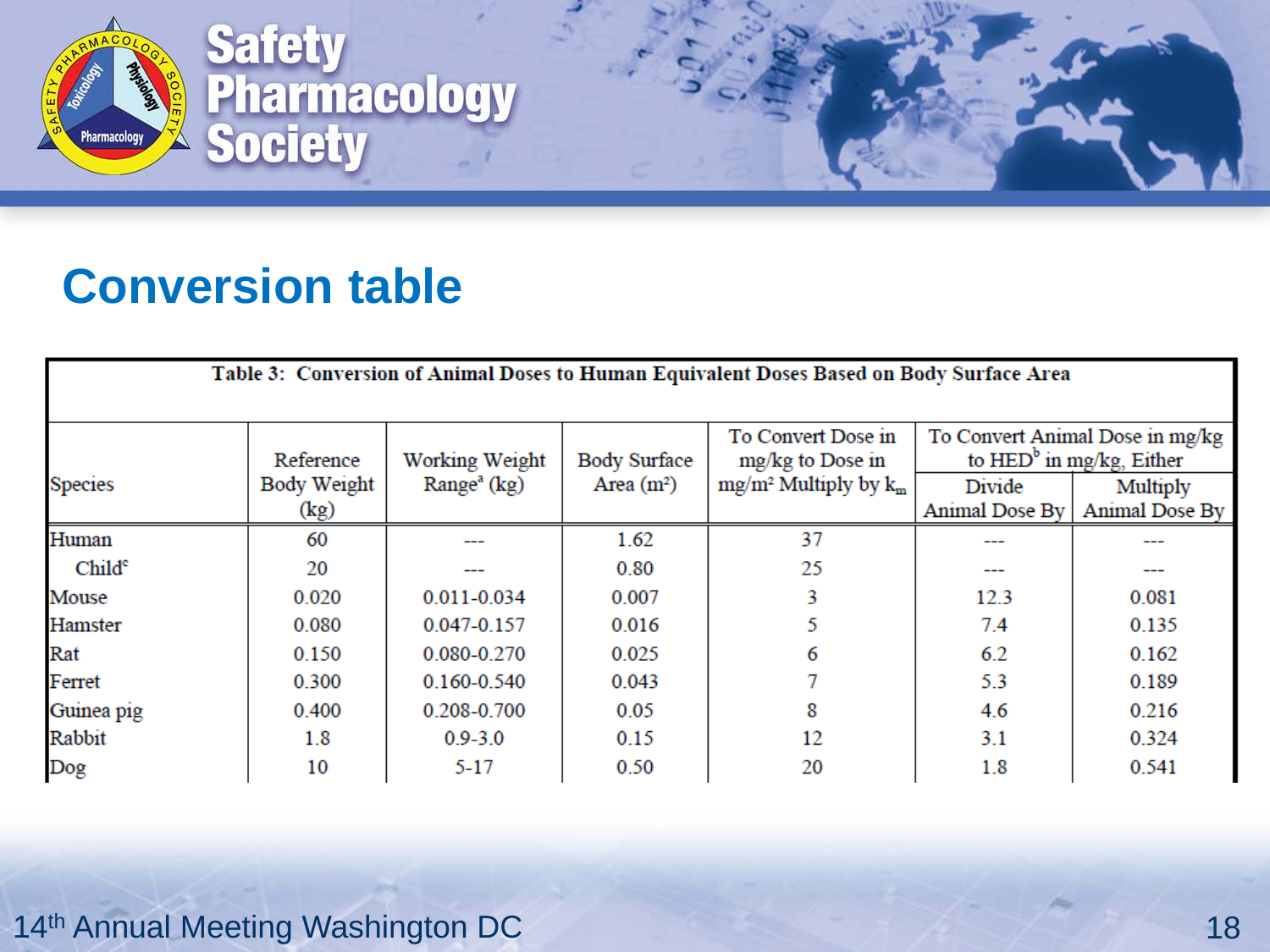

#### **Example**

| <b>NOAEL (rat FOB)</b>       | $100$ mg/kg                                                                            |
|------------------------------|----------------------------------------------------------------------------------------|
| Human equivalent dose        | 16.2 mg/kg (100 mg/kg x 0.162)<br>600 mg/m <sup>2</sup> (100 mg/kg x 6)                |
| Proposed human starting dose | 10 mg (0.17 mg/kg or 6.2 mg/m <sup>2</sup> )                                           |
| <b>Safety factor</b>         | ~97 (600 mg/m <sup>2</sup> ÷ 6.2 mg/m <sup>2</sup> or<br>16.2 mg/kg $\div$ 0.17 mg/kg) |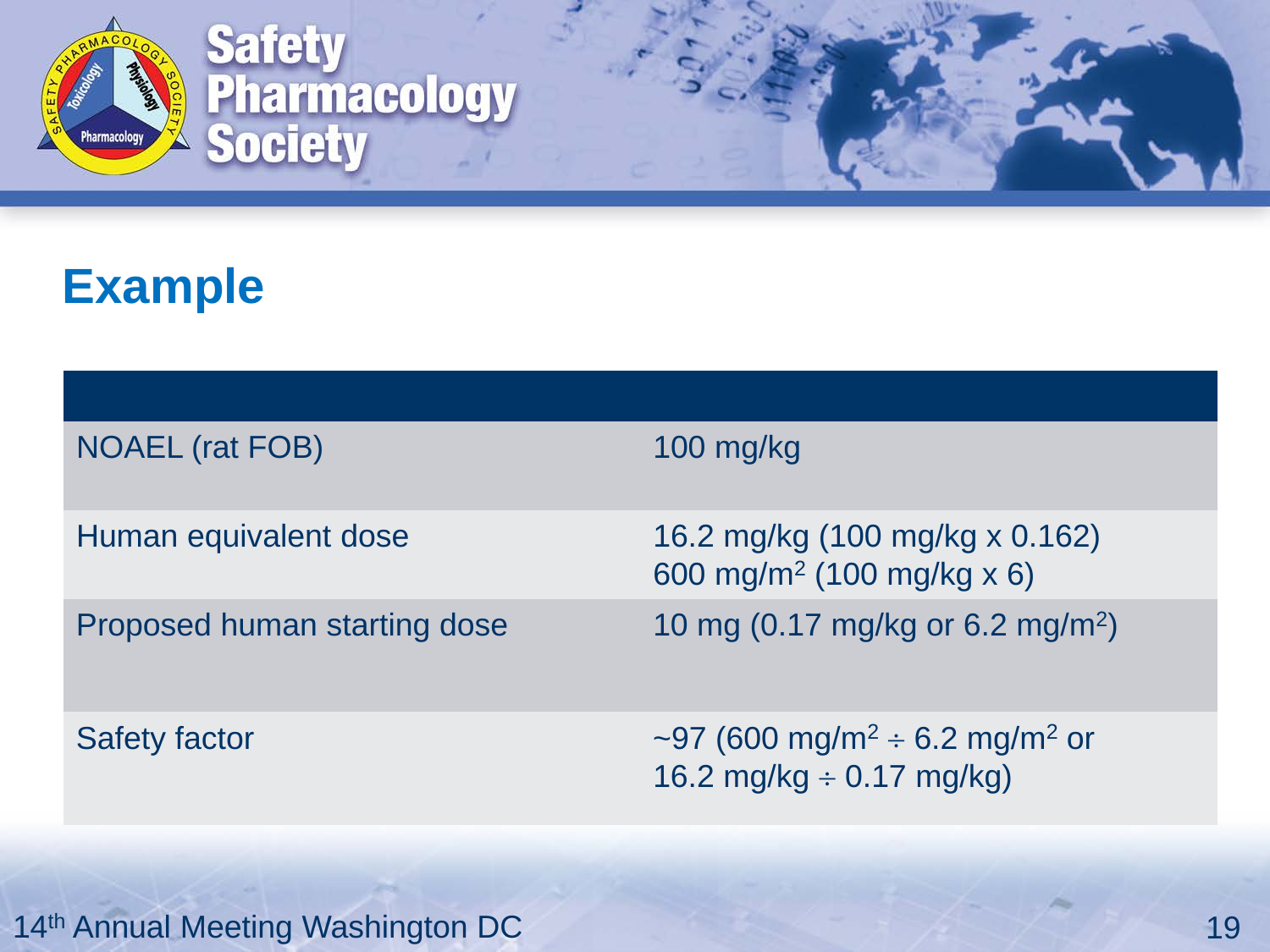

## **GOING FROM FIRST DOSE TO THE NEXT…**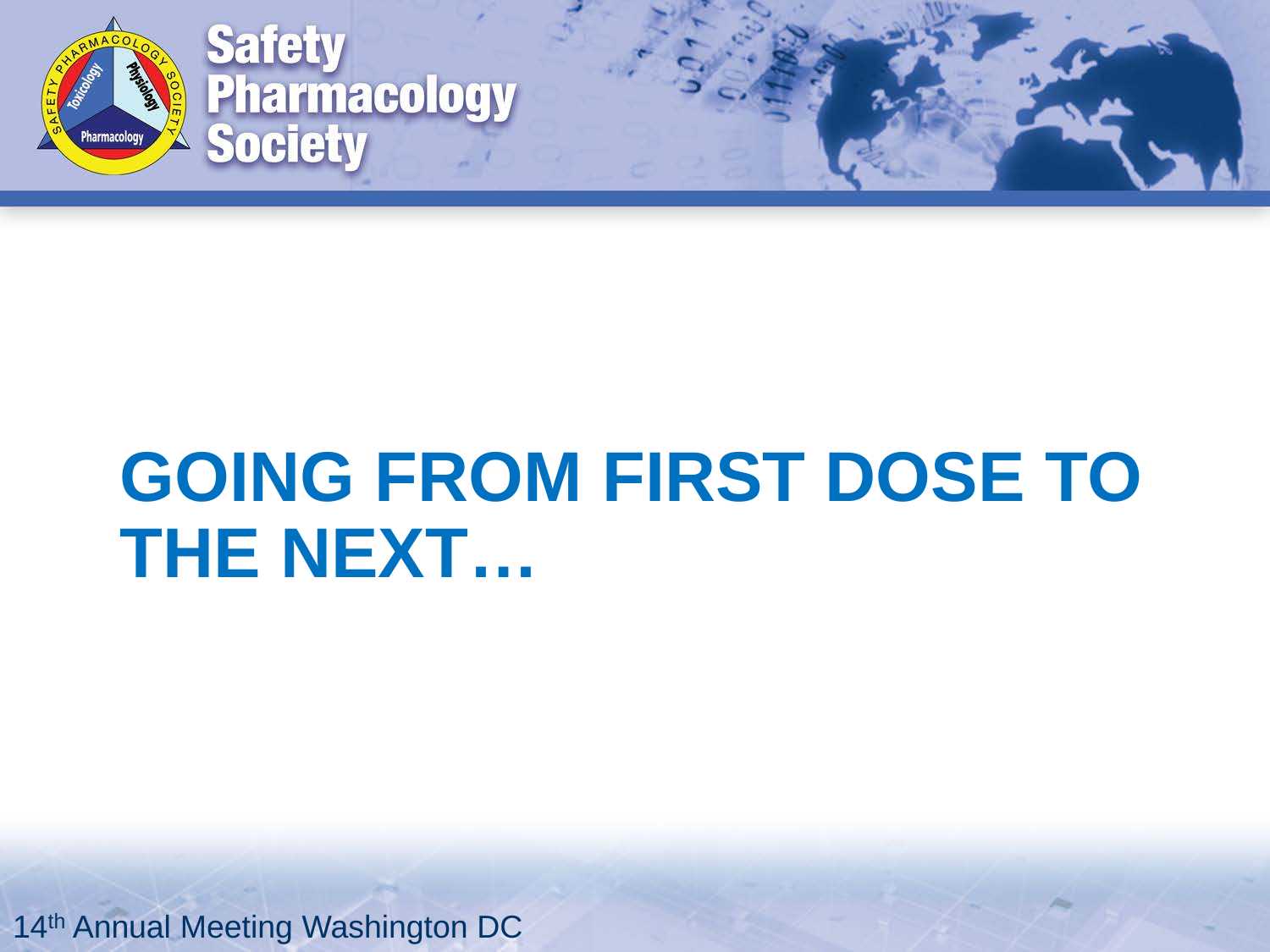

#### **Dose escalation**

Reminder: Objective in Phase 1 to determine safety of the compound. May need to cover a large range of doses to find the maximum tolerated dose

- $-$ Half-log (1, 3, 10, 30, 100)  $\leftarrow$  aggressive increase
- –Fibonacci sequence (1, 2, 3, 5, 8, 13, 21, 34)
	- Ratio of successive numbers approaches a constant of  $~1.61$ . Modified Fibonacci have incremental ratios of 2, 1.67, 1.5, 1.33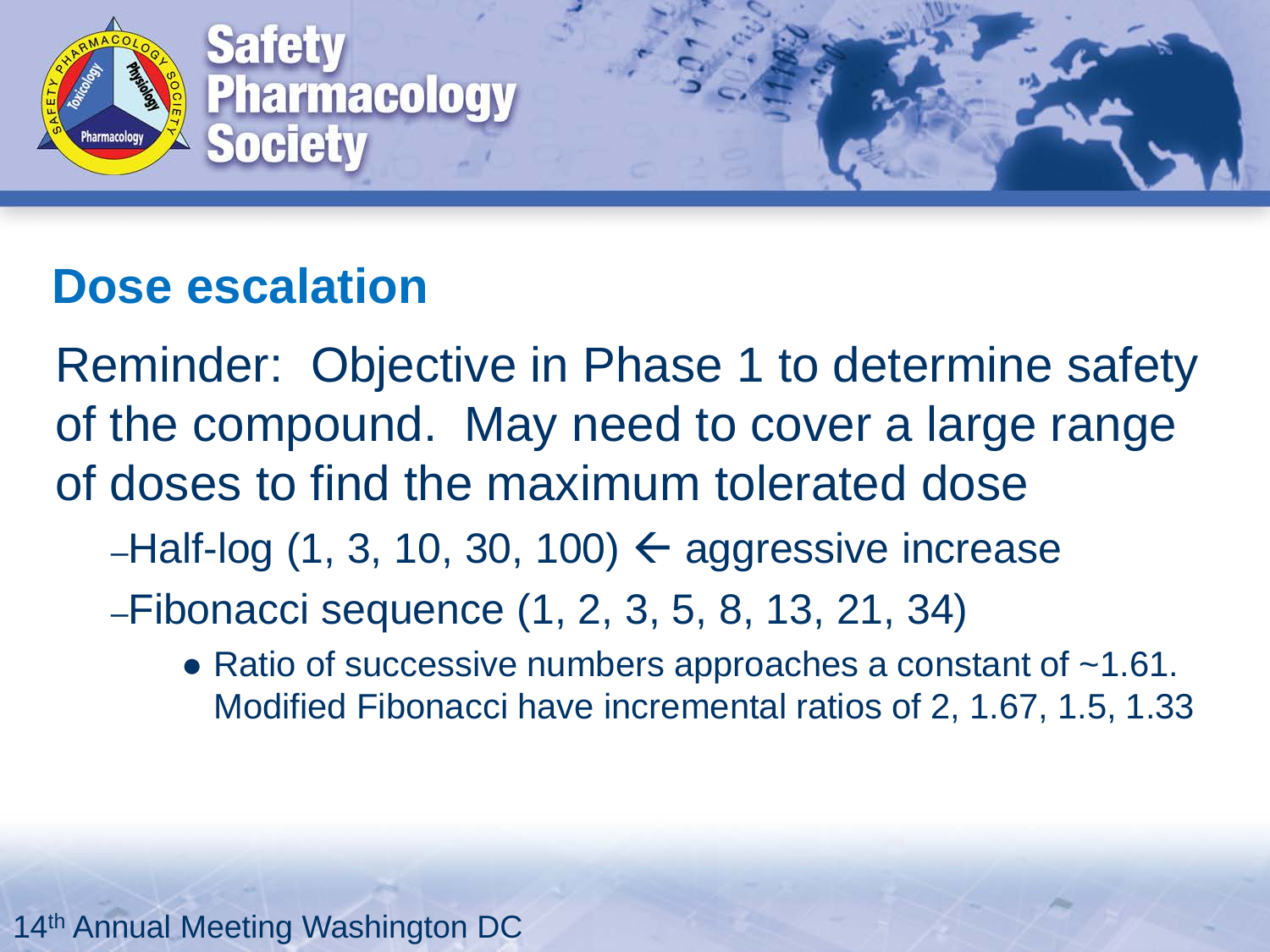

#### **Example of Dose Escalation Rules**

A decision to proceed to the next higher dose administration will be made jointly by the Sponsor and the PI following the review of all pertinent blinded safety/tolerability data (e.g., physical examinations, electrocardiograms (ECGs), vital signs, clinical laboratory tests, and adverse events [AEs]) through 5 days following dosing for at least 6 out of 8 subjects of the current dose level cohort and those from all previous cohorts. Together they will make one of the following determinations:

- 1. To continue with the study as planned.
- 2. To continue with the study and add additional safety evaluations.
- 3. To continue with the study by repeating the dose, adjusting to a dose between the current dose and the next planned dose, or adjusting to a dose between the current dose and the previous lower dose, or agree to continue the dose escalation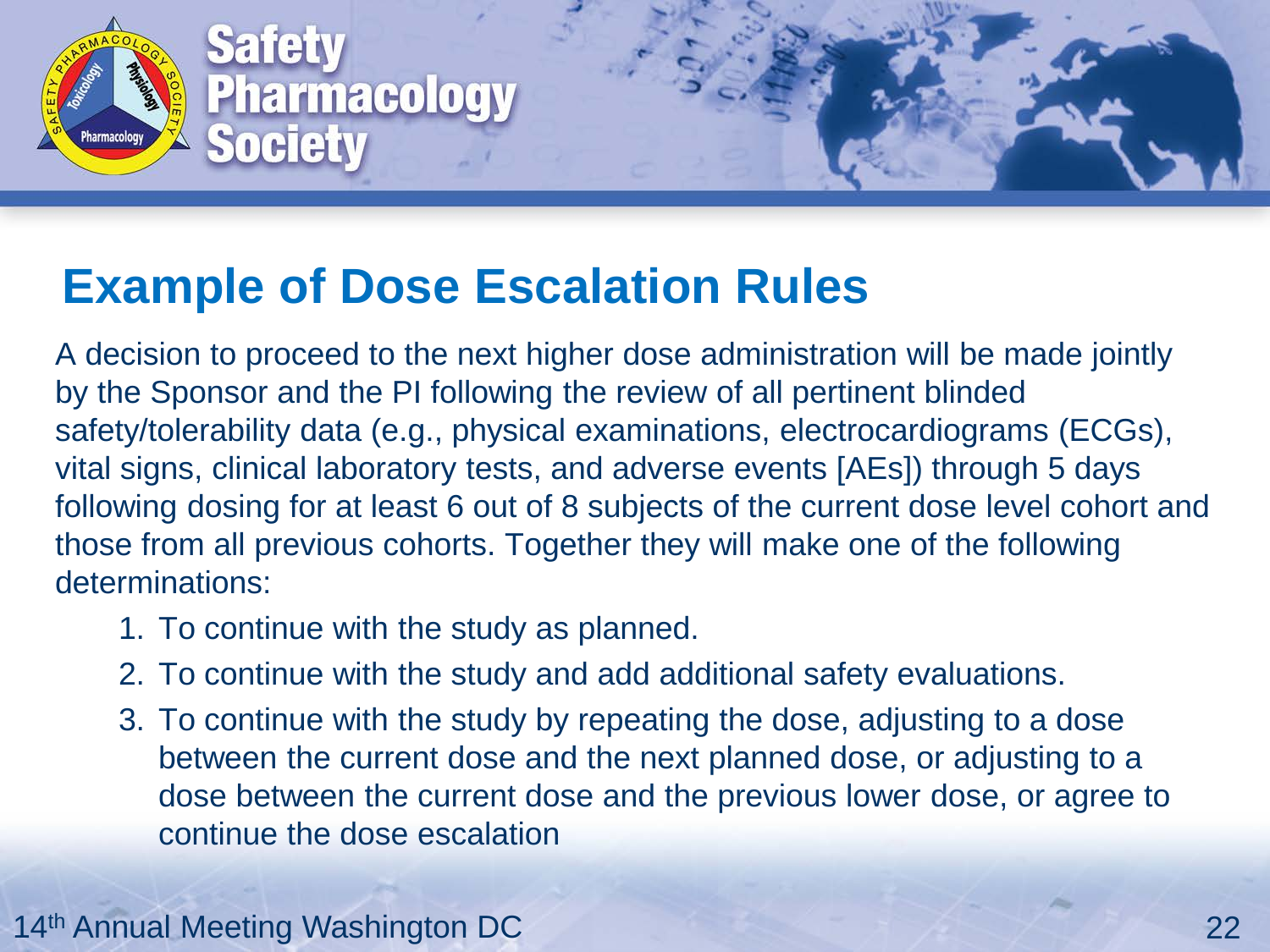

#### **Example of Stopping Rules**

- To stop dose escalation of the study. The study will be terminated if  $\geq 2$ subjects in a cohort meet any of the following criteria and the subjects were determined to have received active drug after unblinding:
	- a. Have a drug related SAE (see Section 11.1.8.3).
	- b. Experience a drug related grade  $\geq$  3 toxicity (see Section 11.1.8.2).
- A period of at least xx days will take place between the dosing of each cohort in order for the PI and the Sponsor to adequately review of safety data from the prior cohort.
- PK data from a cohort may be used for a dose-escalation decision.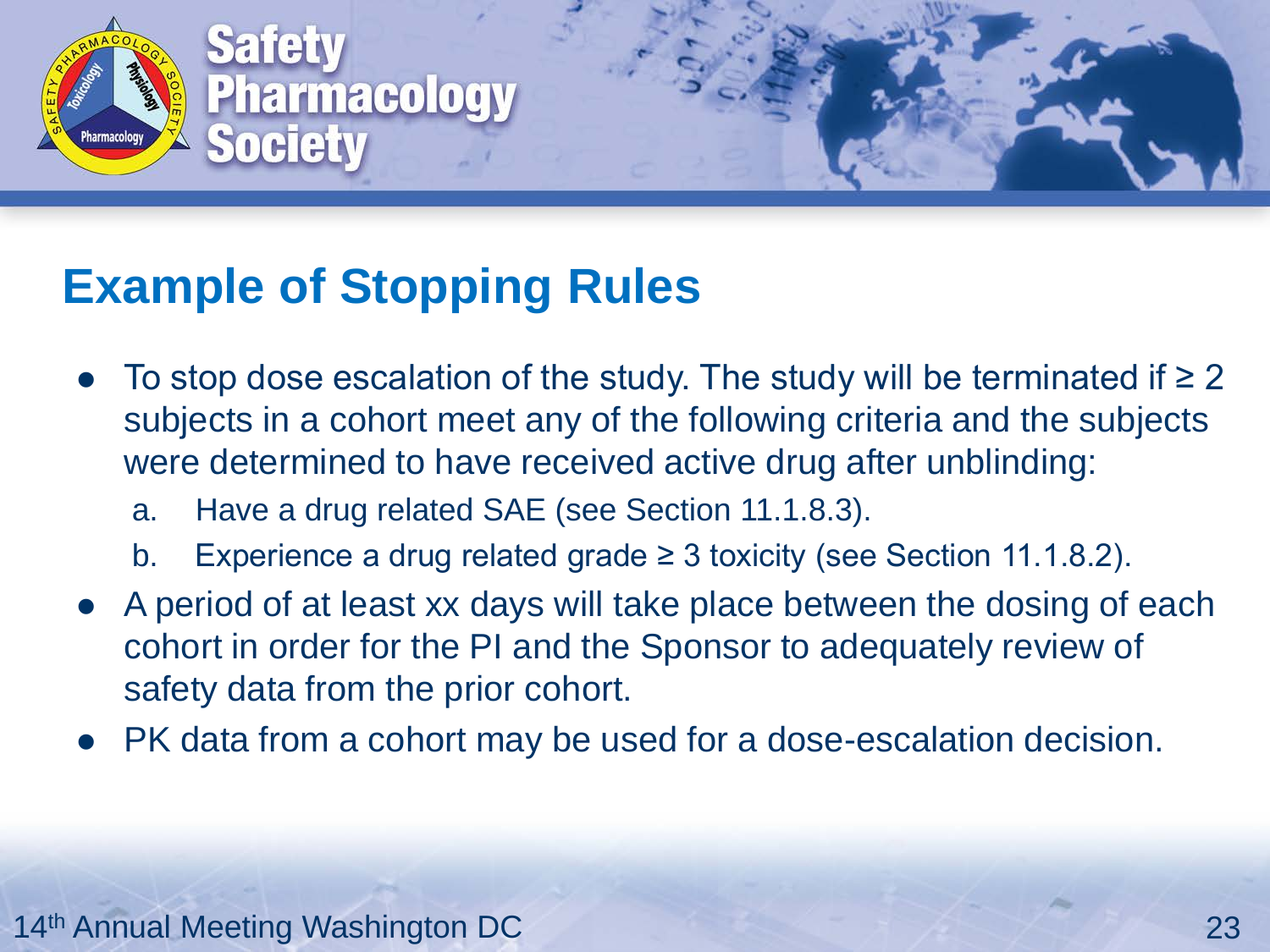

#### **Types of Phase 1 Studies**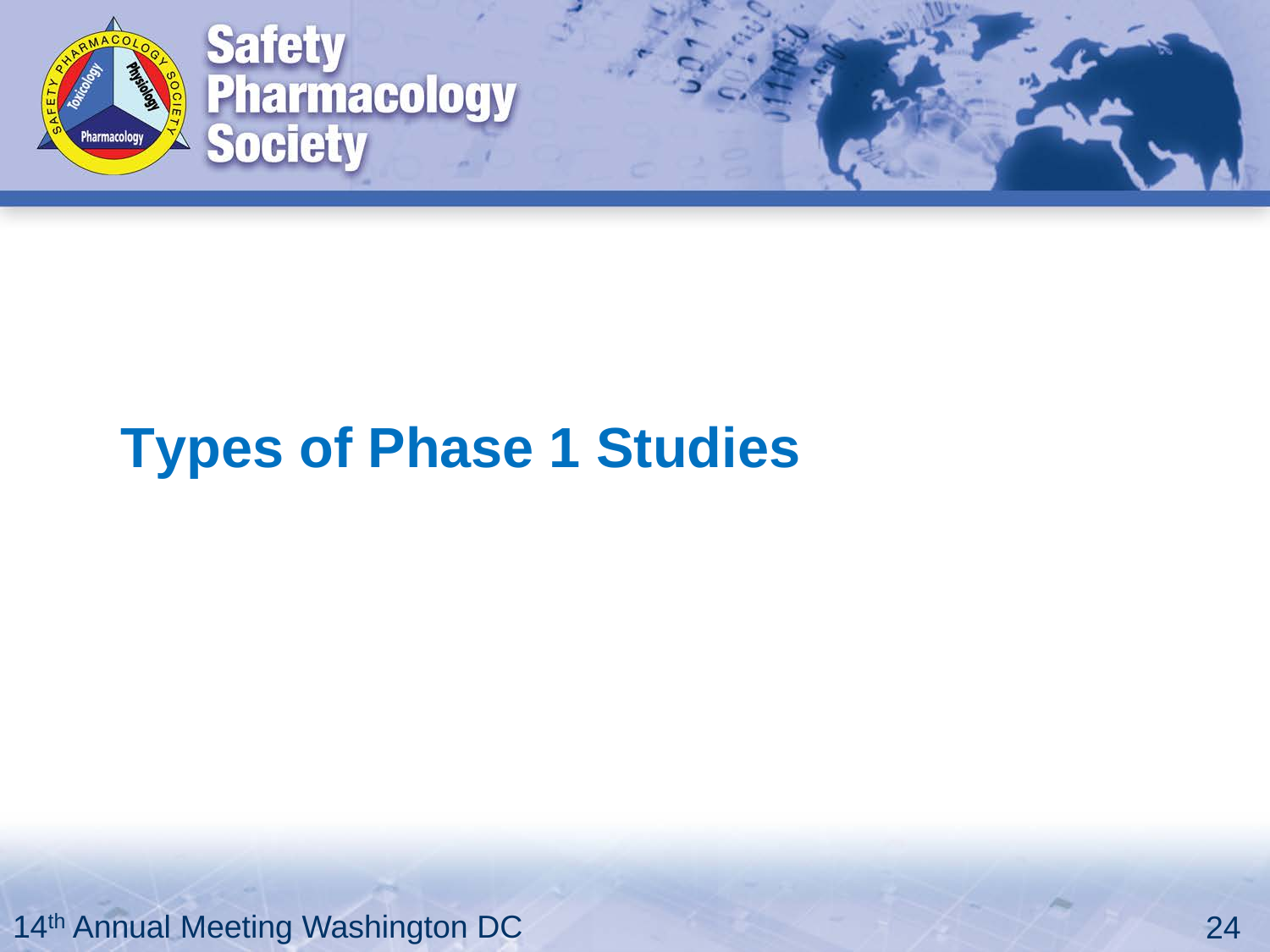

#### **First-in-human (FIH)**

#### Single Ascending Dose (SAD)

- 5 to 8 cohorts
- Healthy volunteers (18-45 years old)
- 6 to 8 subjects per cohort
- Most often, placebo controlled (1:3)
- Evaluate safety & pharmacokinetics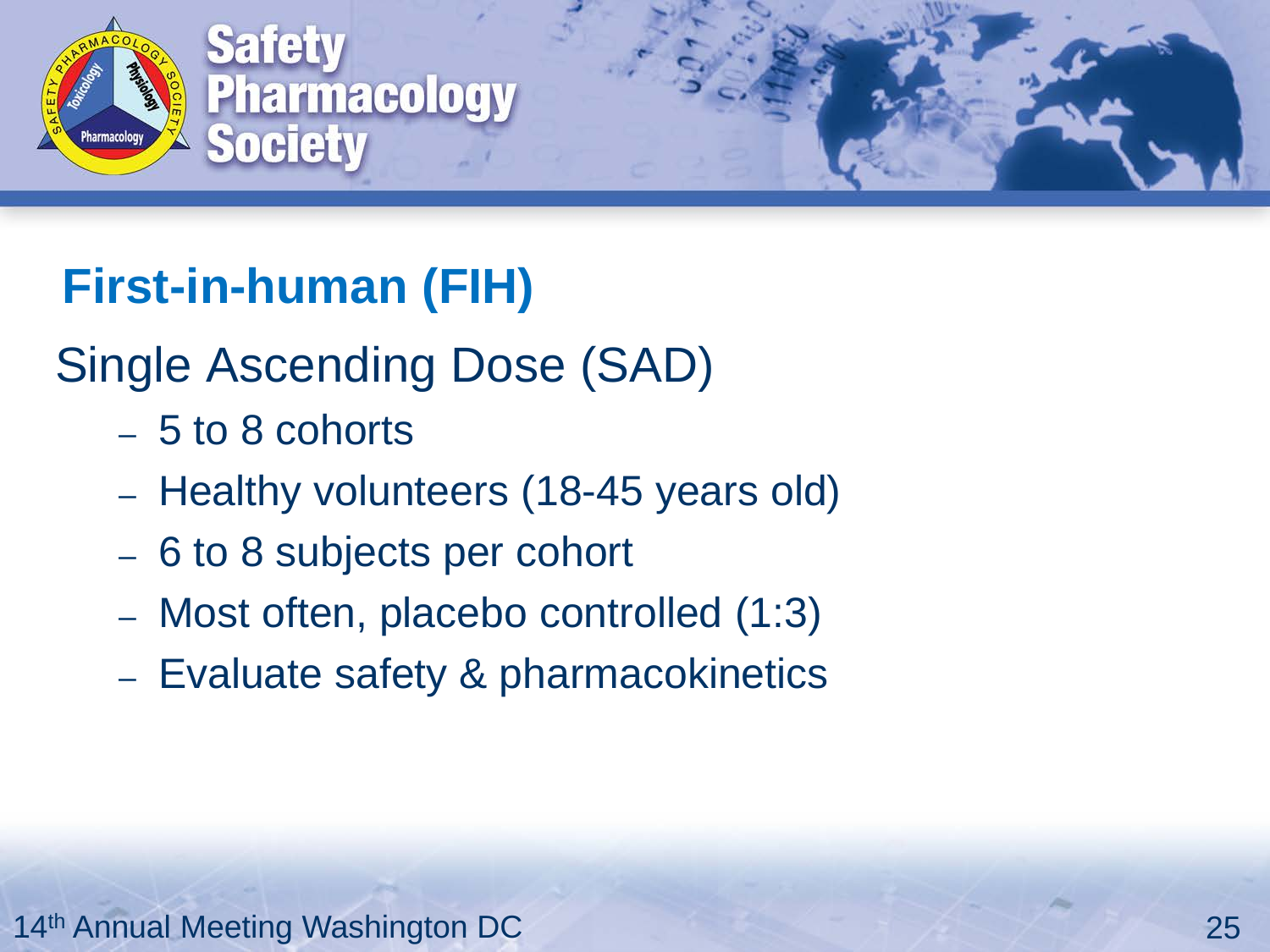

#### **Multiple Ascending Dose (MAD)**

- 3-6 cohorts
- Healthy volunteers or "healthy" patients
- 6 to 8 subjects per cohort
- Placebo controlled (1:3)
- Dose to steady state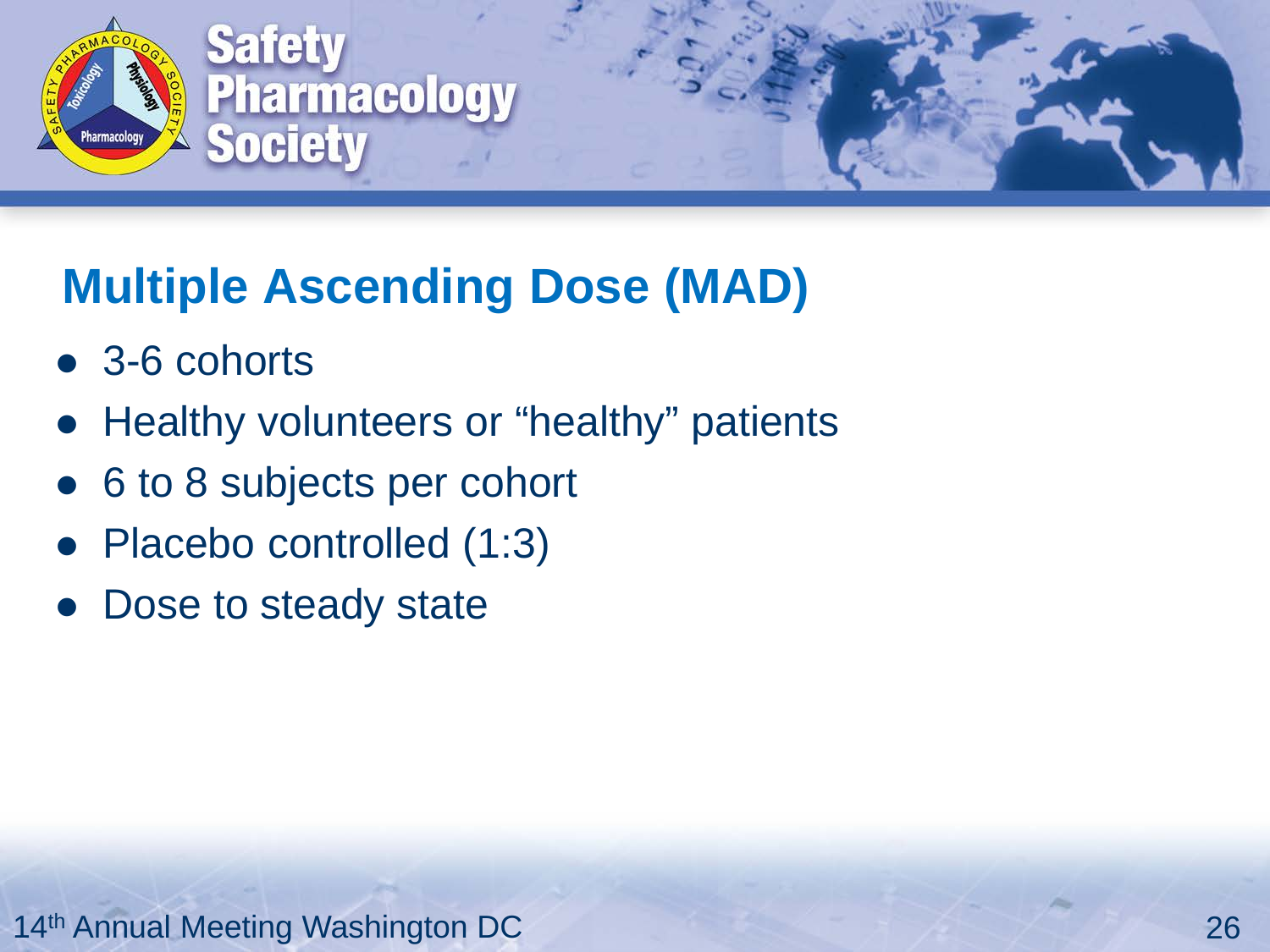

#### **Food-effect?**

For oral route of administration, will food effect drug absorption/PK?

- Cross-over, fed versus fasted
- Often added as an arm of the SAD or MAD study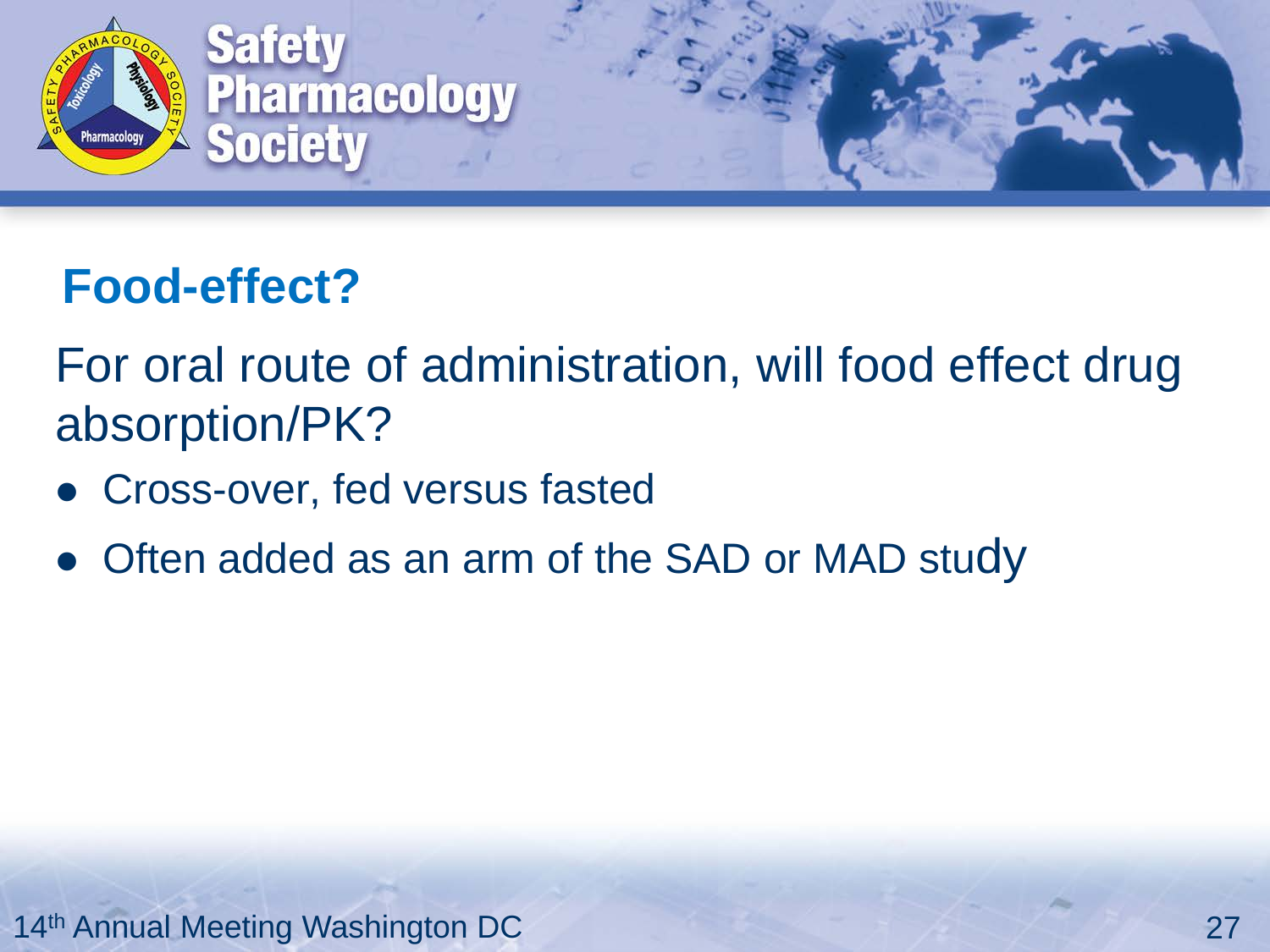

#### **Case Study #1: Safety evaluation in patients**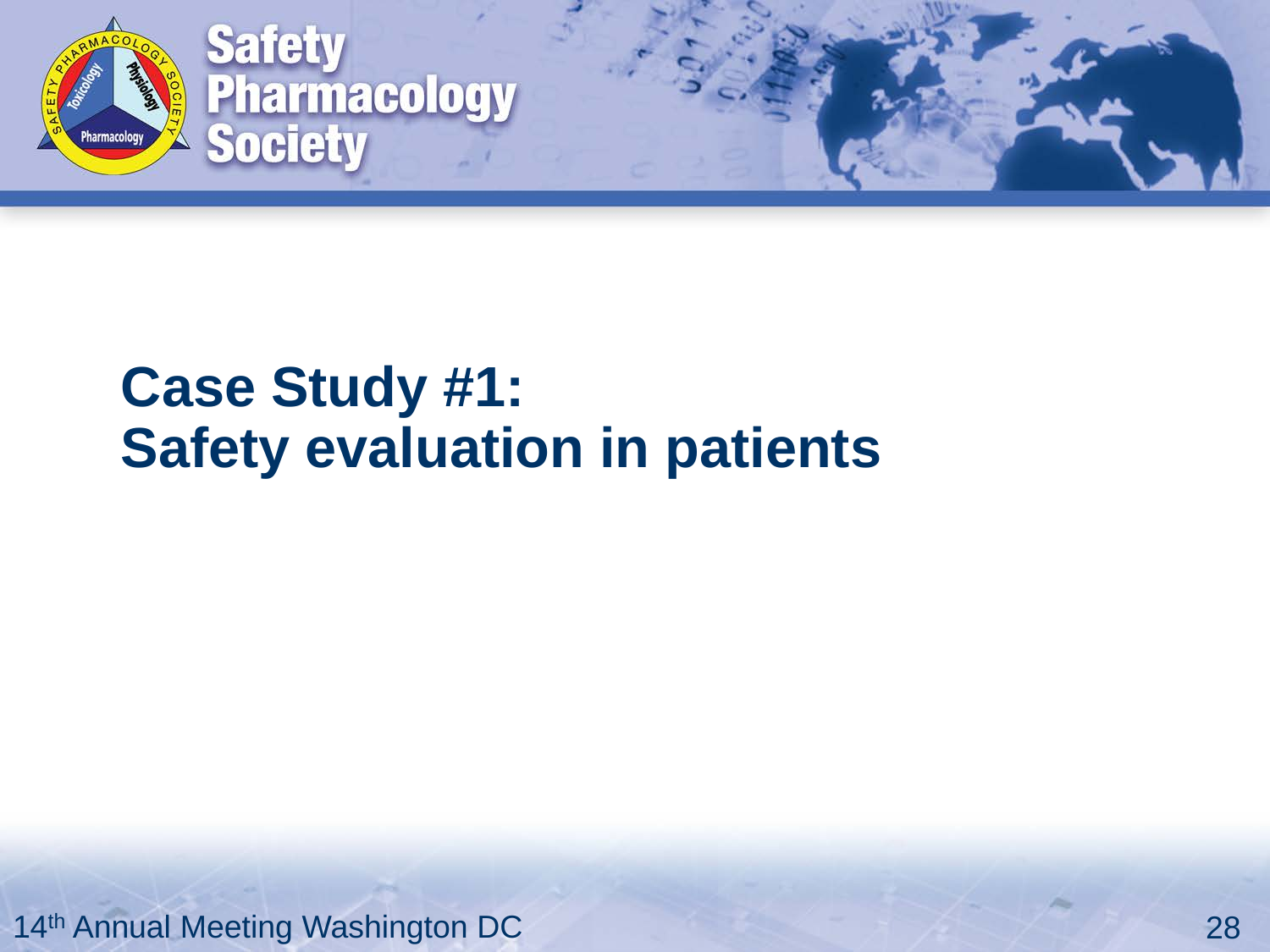

#### **Coronary Artery By-Pass Graft**

- Surgical procedure to relieve angina (heart attack) due to blockage of the coronary artery (or arteries)
- Usually performed when the heart is stopped: On-pump Cardiopulmonary bypass (CPB) using a heart-lung machine



- Cognitive-impairment observed, especially in older individuals
- Hypothesis: when blood is shunted from/to heart during CPB, microemboli (bubbles) cause mini-strokes in the brain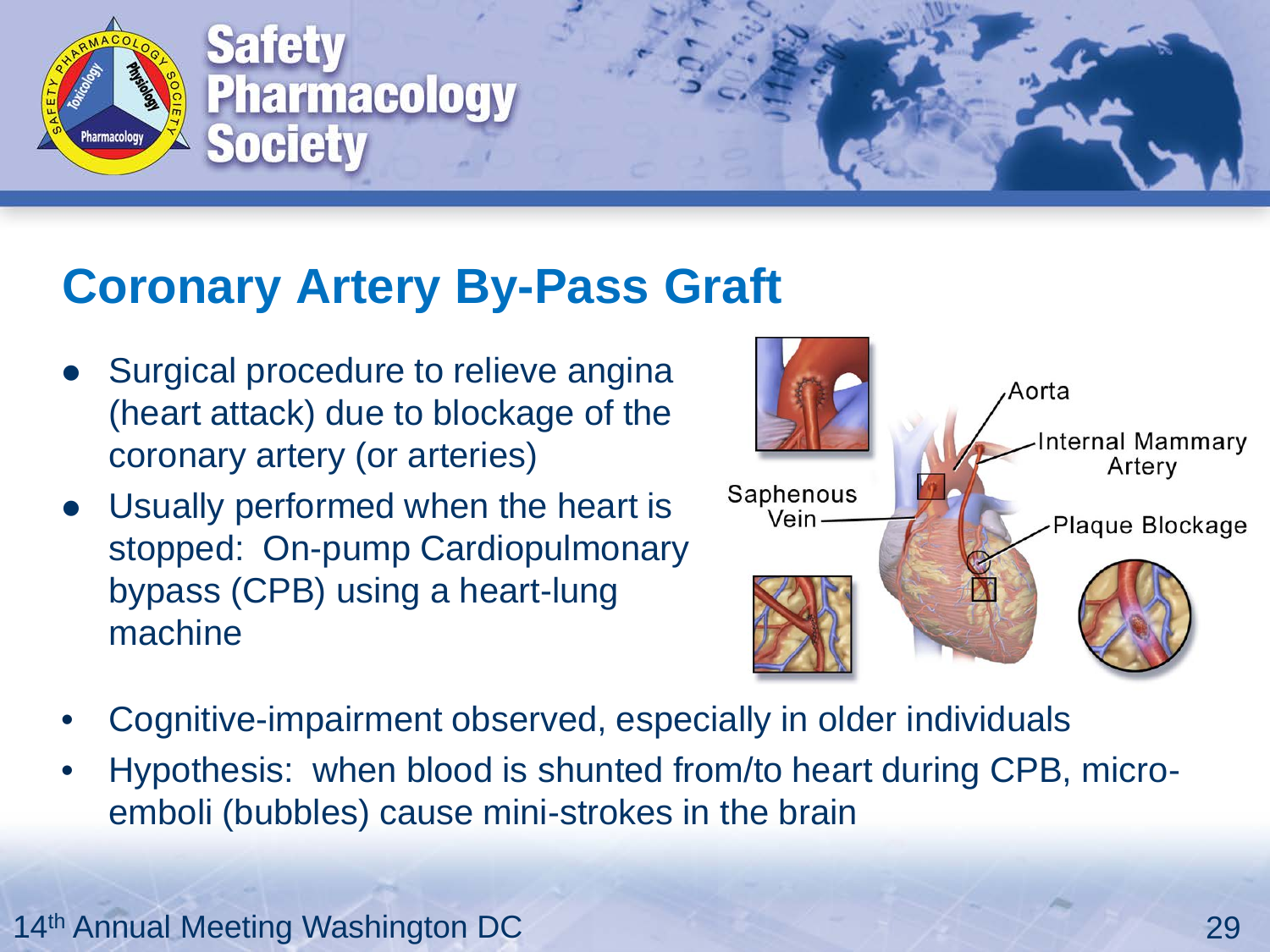

#### **Case study #1: Safety in patients**

- Intravenous product (single dose) with preclinical data suggesting cognitive protection (rodent stroke models)
- Well-tolerated in healthy participants (Phase I SAD) at doses up to 300 mg
- Diabetes a major (30%) co-morbidity in CABG patients
- Phase II risk-management
	- What will be the product safety profile in CABG patients?
		- Compromised patient population
	- Can information be obtained in Phase I to address this?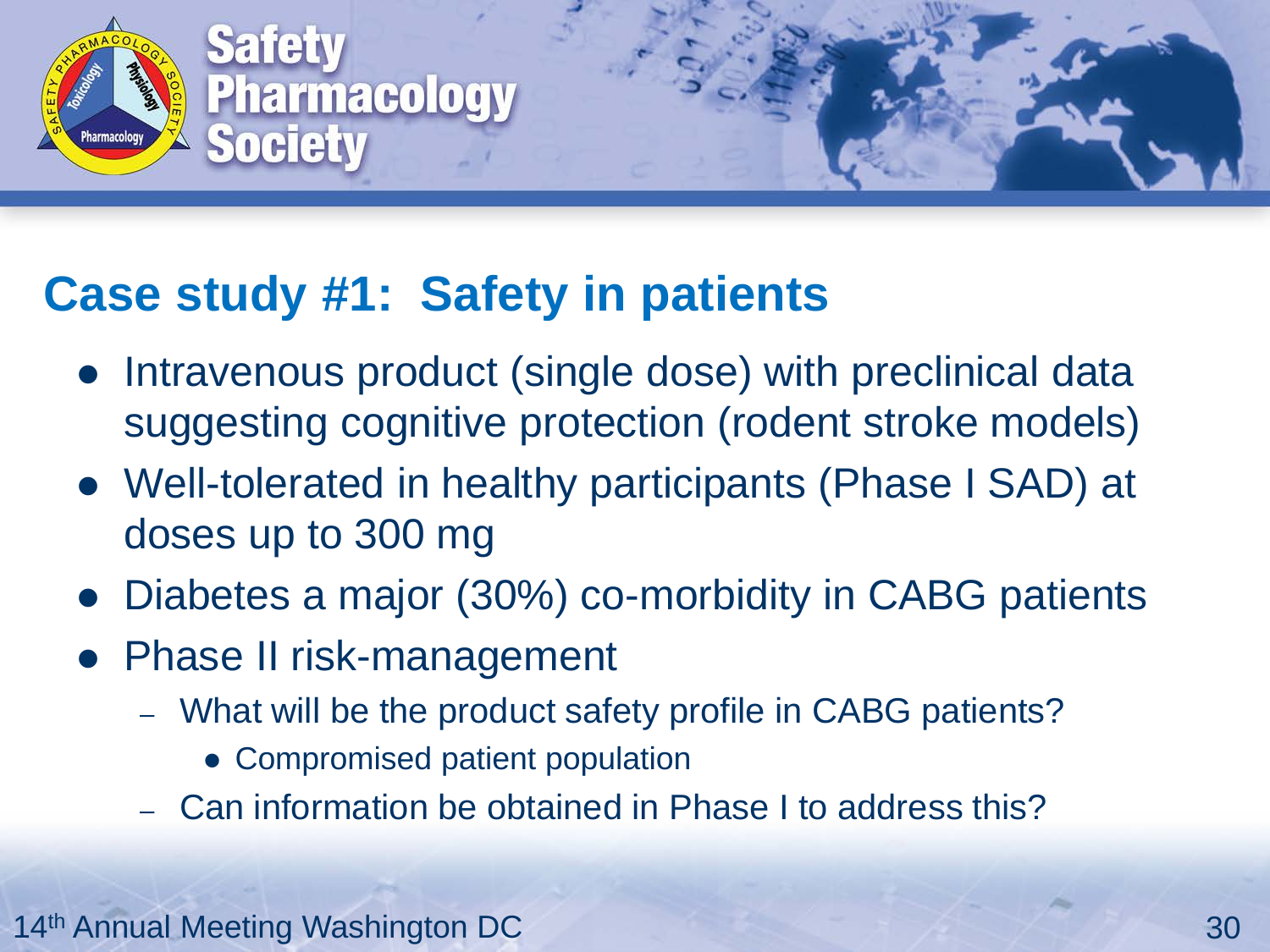

#### **Phase Ib: Multiple Ascending Dose study**

- Three groups with 6 active and 2 placebo
	- Group 1: Healthy participants
	- Group 2: Type 2 diabetics (C-peptide > 1.5 ng/mL, HbA1c between 6.3 and 10.4)
	- Group 3: Type 1 diabetics (C-peptide < 0.8 ng/mL, stable insulin)
- Dose:
	- 100 mg BID on day 1
	- 200 mg BID for three days (days 2 to 4)
- **Endpoint: Safety and pharmacokinetics**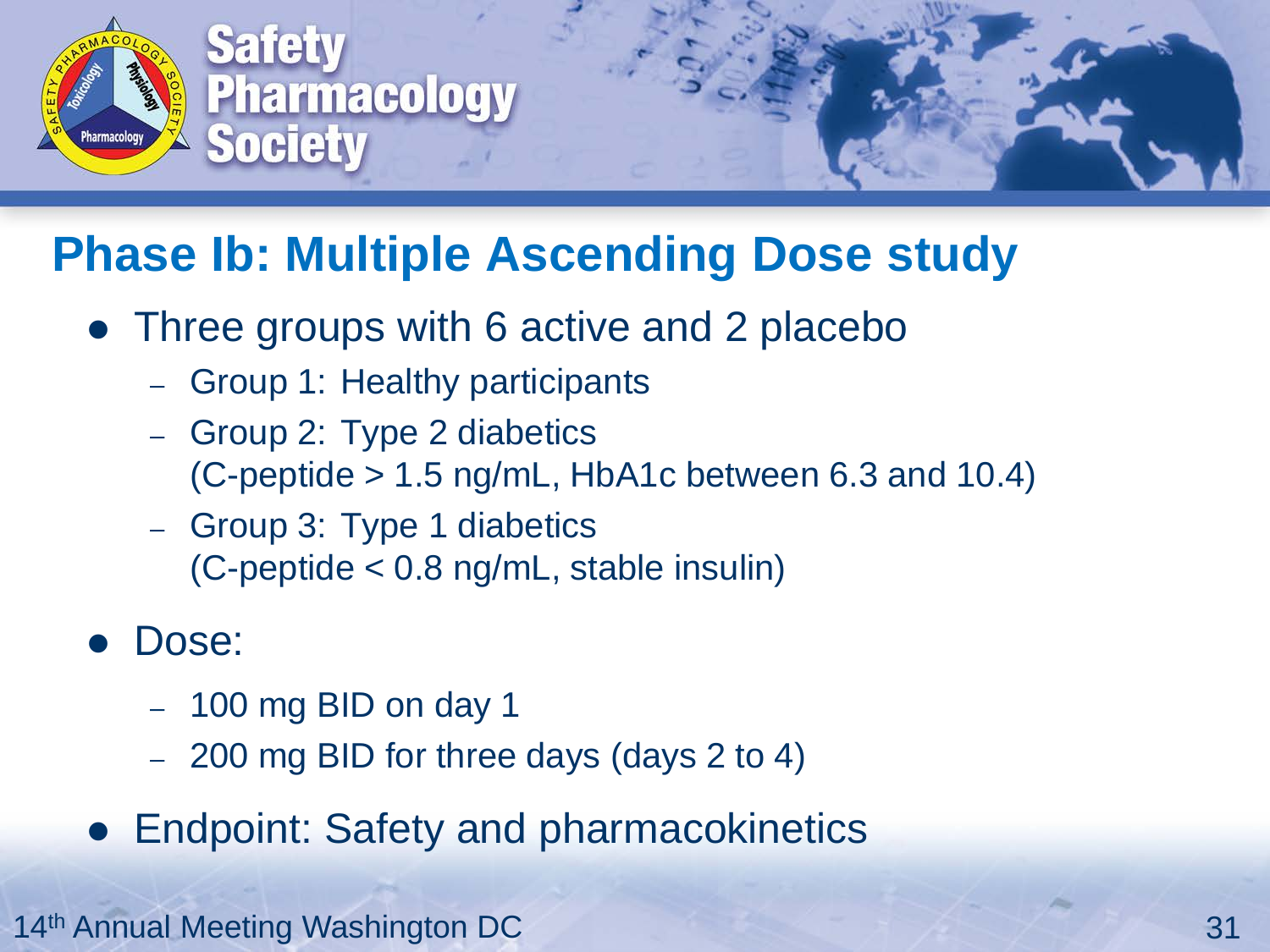

#### **Case study #1: Results**

- Adverse event profile similar in HV and diabetics
	- No change in glucose or insulin required during study
- No difference in PK between HV and diabetics





#### **Good to go to Phase II**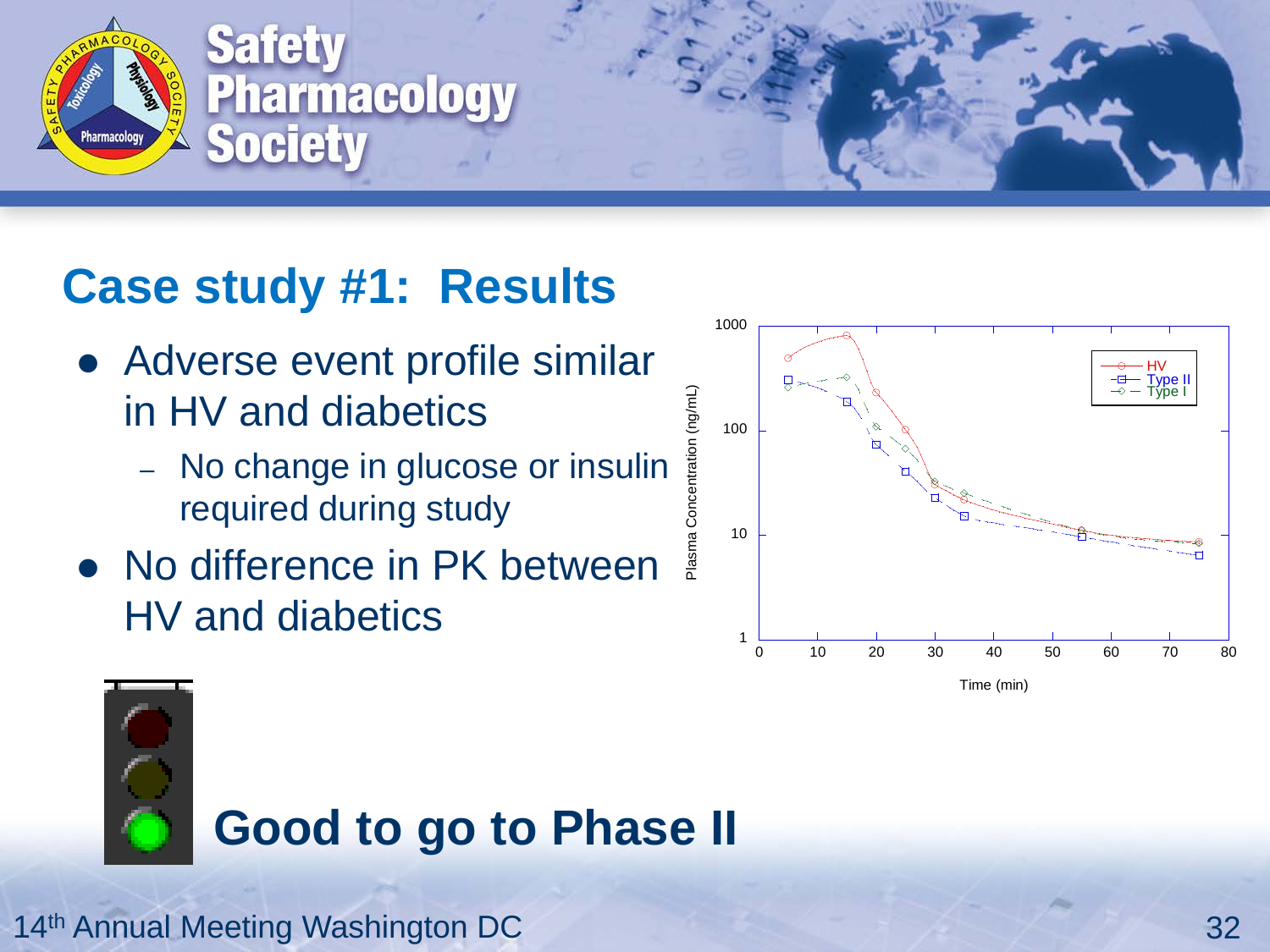

## **CASE STUDY #2: PK DIFFERENCES IN PATIENTS?**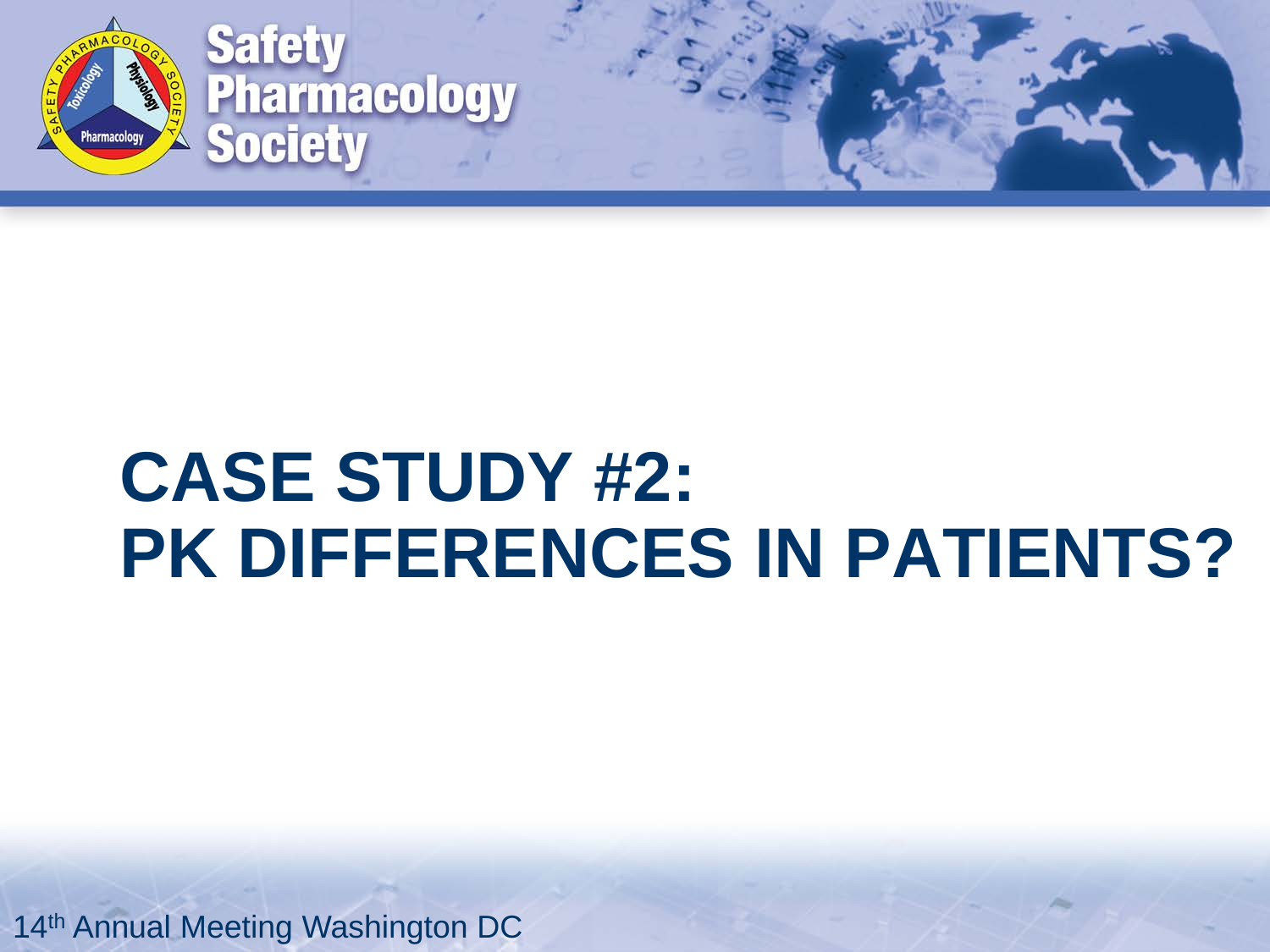

#### **Intranasal product for Alzheimer's disease**

- Neuroprotective compound prevented neurofibrillary tangles (NFT) in animal models of tau pathology
	- CNS: Pharmacodynamic compartment
	- Literature suggests the blood-brainbarrier altered in AD
	- Need to understand drug distribution into the PD compartment
	- Will there be a difference in exposure in AD patients?

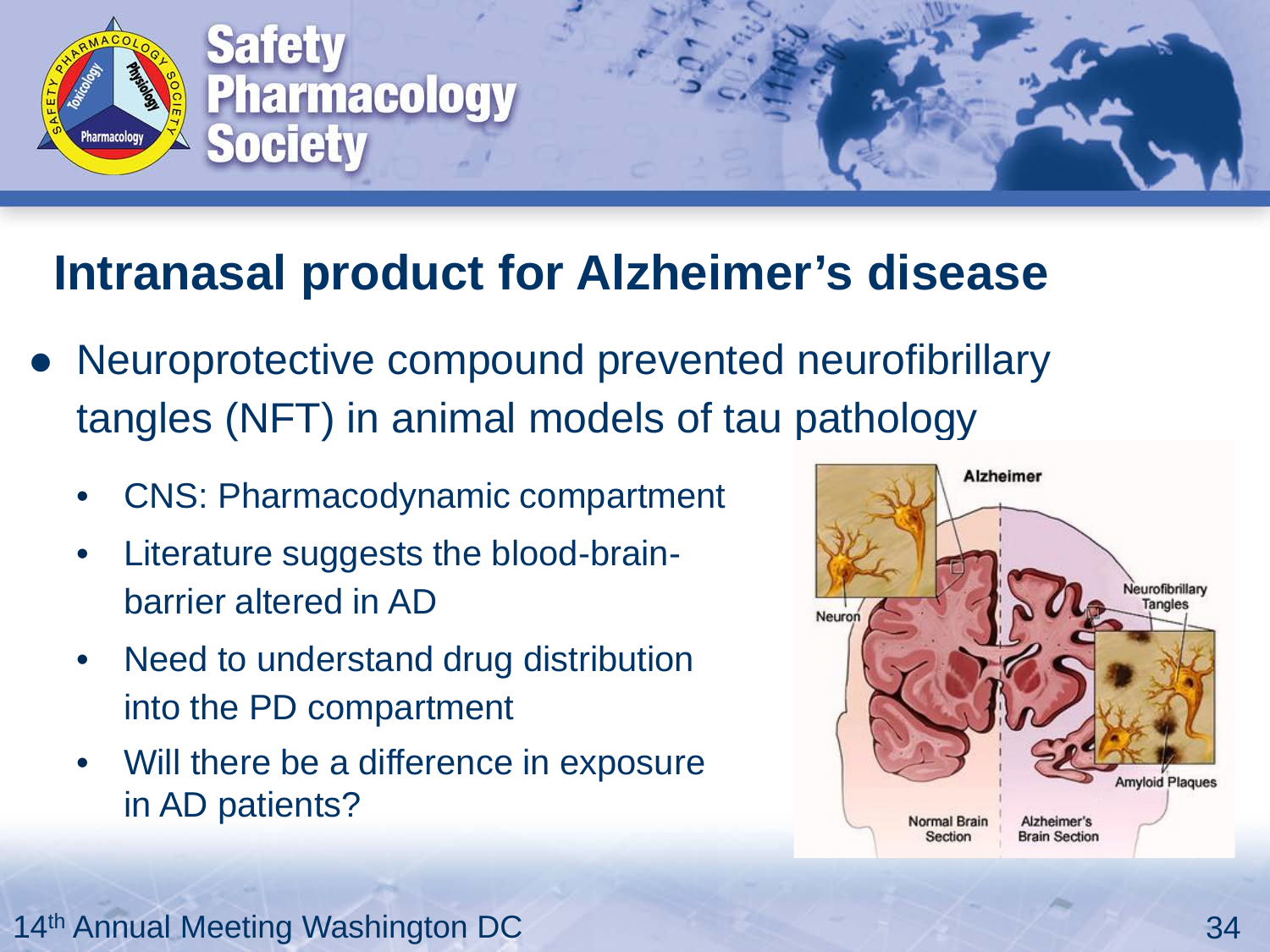

#### **Mechanism by which drug gets to the brain**

**Brain** Additional question: rontal bone Cribriform plate of ethmoid bone How does drug go from the nose **Ilfactory bult** Olfactory tr **Mactory nerve** Olfactor to the brain? recess Nasal cavity **Systemic circulation** Nasopharynx Implications in drug development From McGraw-Hill Drug exposure and safety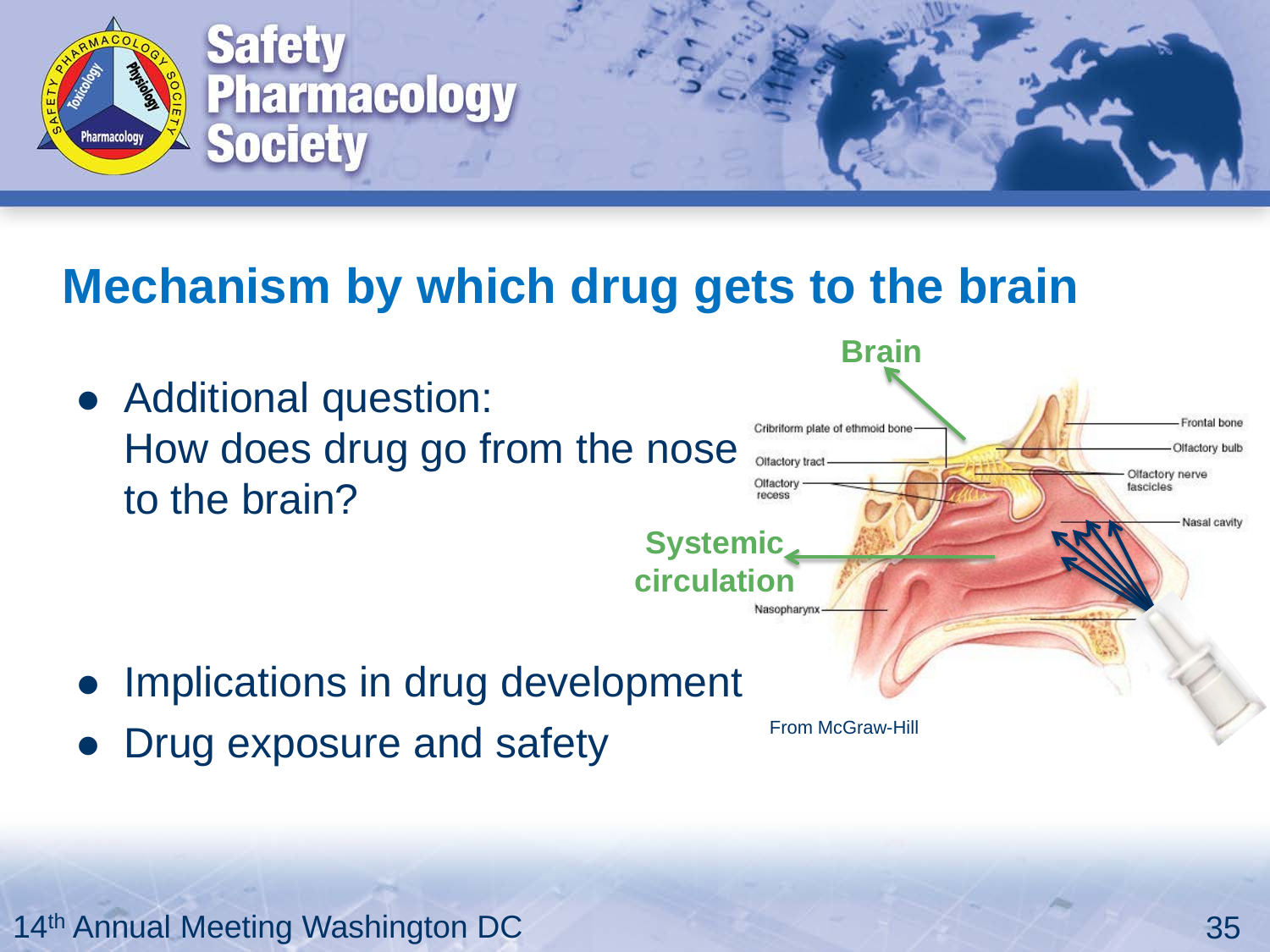

#### **Difference in PK between HV and AD?**

- Open-label, single dose, plasma & continuous CSF collection
	- Lumbar (L3-L4) catheterization
	- CSF collected at 0.2 mL/min for 4 hours, 1 mL fractions
	- 6 participants per group
	- Measured drug levels as well as various AD biomarkers
- Healthy Adult (18-45 years)
	- 50 mg intravenous
	- 300 mg intravenous
	- 15 mg intranasal
- Mild-to-Moderate AD patients
	- 15 mg intranasal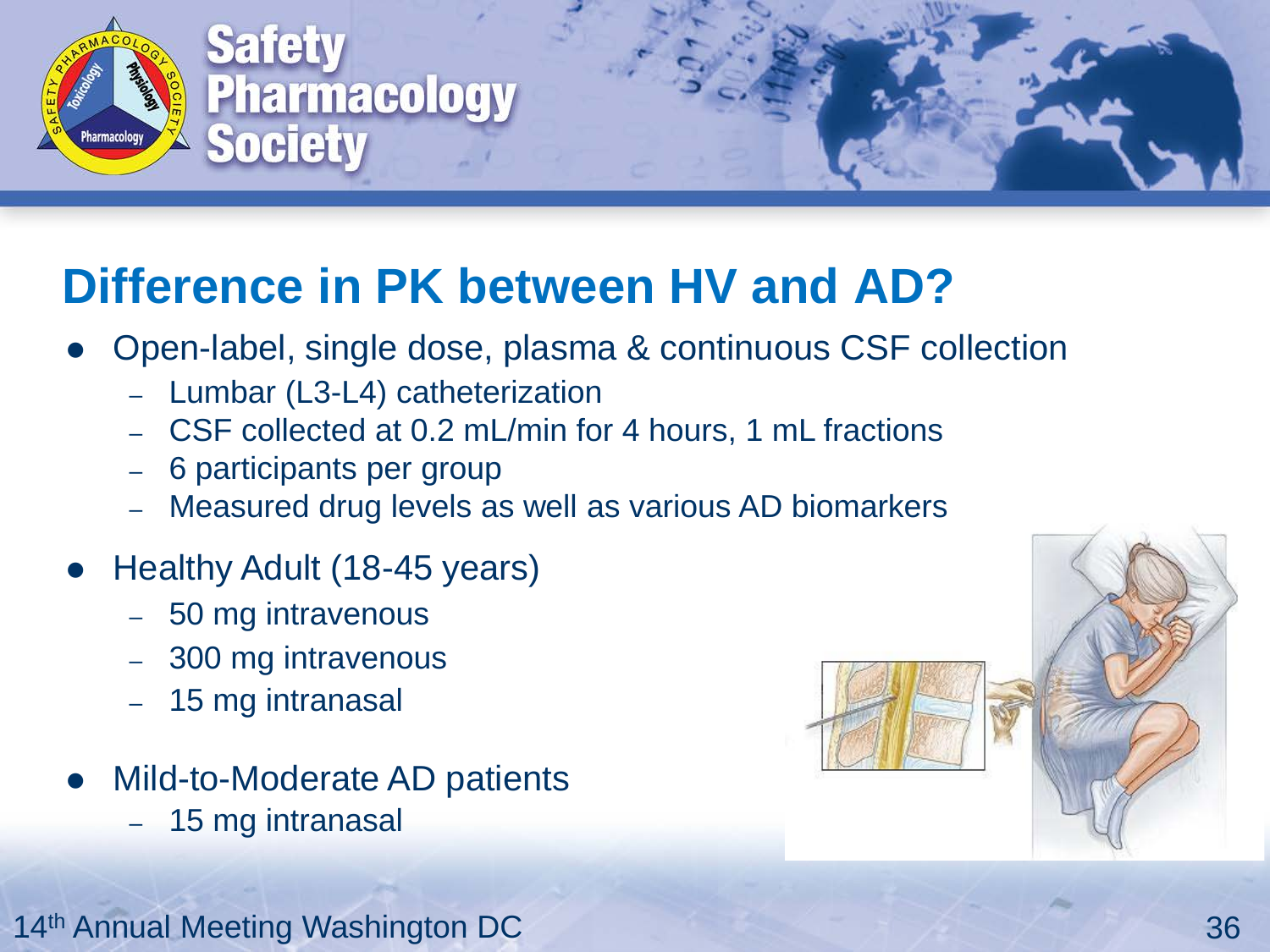

#### **Plasma & CSF Profile: 50 mg IV**

- Continuously collect CSF and plasma
- Healthy participants (n=6)
- Measure drug levels with validated LC-MS/MS assay

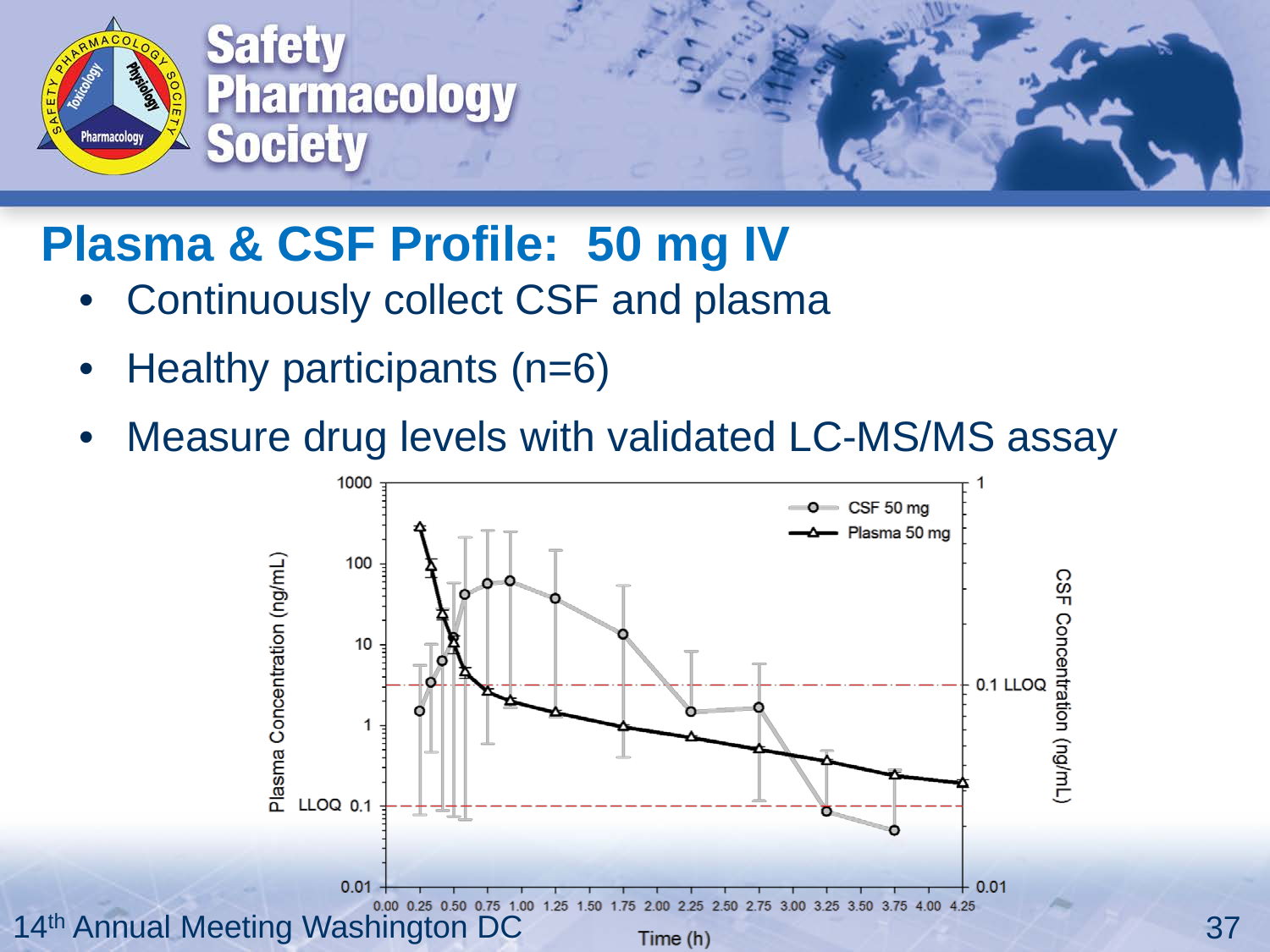

#### **2-Compartment PK Model**

- Explored various compartmental PK models
- Best fit: two-compartment model



#### **Plasma (Central Volume of Distribution):**

For IN administration

$$
\frac{dA_0}{dt} = \text{Dose} - \text{Ka} \times A_0
$$

$$
\frac{dA_1}{dt} = Ka \times A_0 + \frac{Q \times A_2}{V_p} - \frac{Q \times A_1}{V_c} - \frac{CL \times A_1}{V_c}
$$

**Peripheral Volume of Distribution (for IV and IN)**

$$
\frac{dA_2}{dt} = \frac{Q \times A_1}{V_c} - \frac{Q \times A_2}{V_p}
$$

**CSF:**

$$
\frac{dA_3}{dt}\!=+\!\Big[\Big(Kin\textbf{1}_{0\text{ to LAG1}}+\!Kin\textbf{2}_{\text{LAG1 to LAG2}}\Big)\!\times\!A_1\Big]\!\cdot\!\Big[Kout_{\text{LAG2 to }\infty}\!\times\!A_3\Big]
$$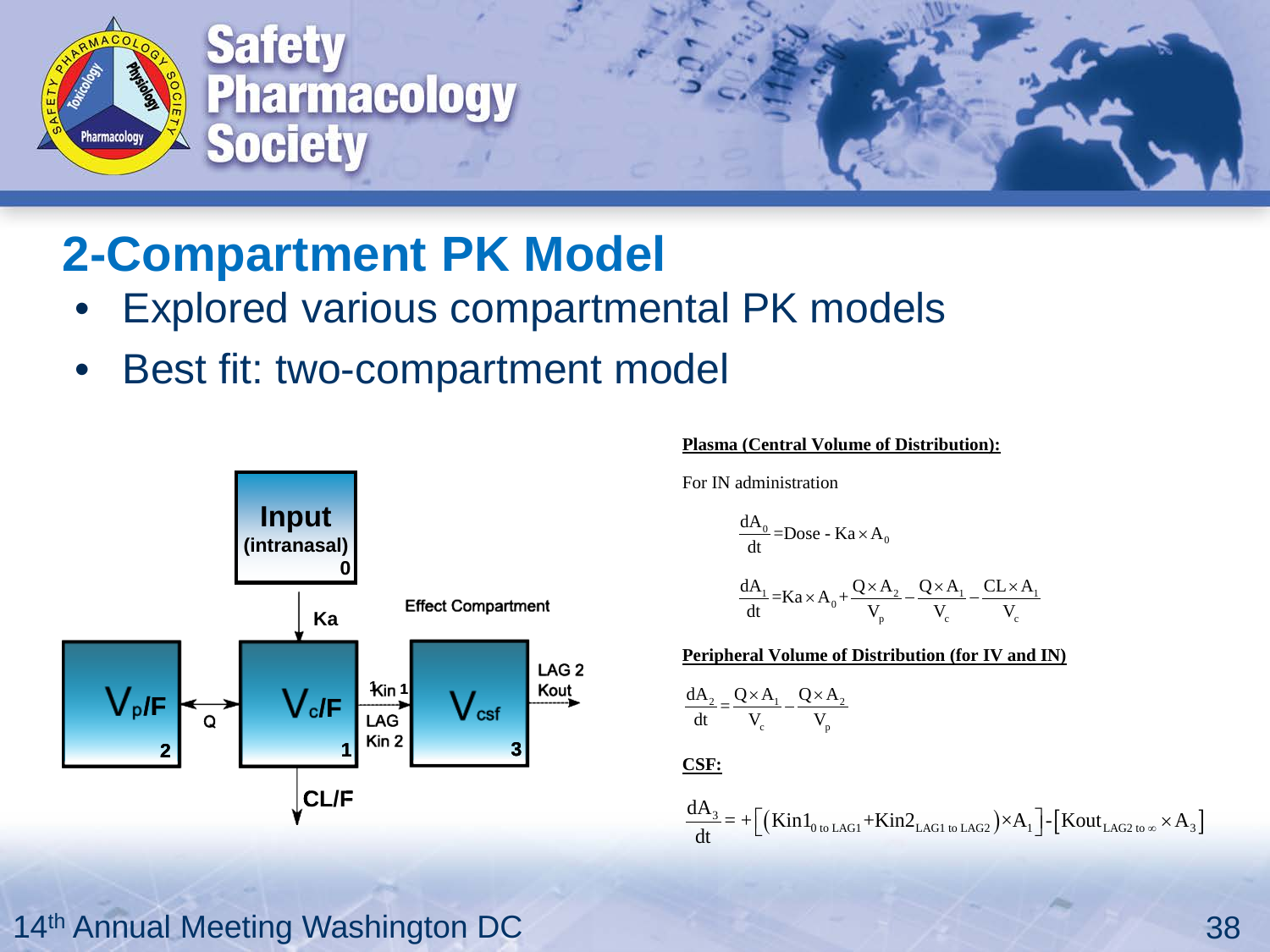

#### **PK Model: Applied**

• Computational model predicts experimental data

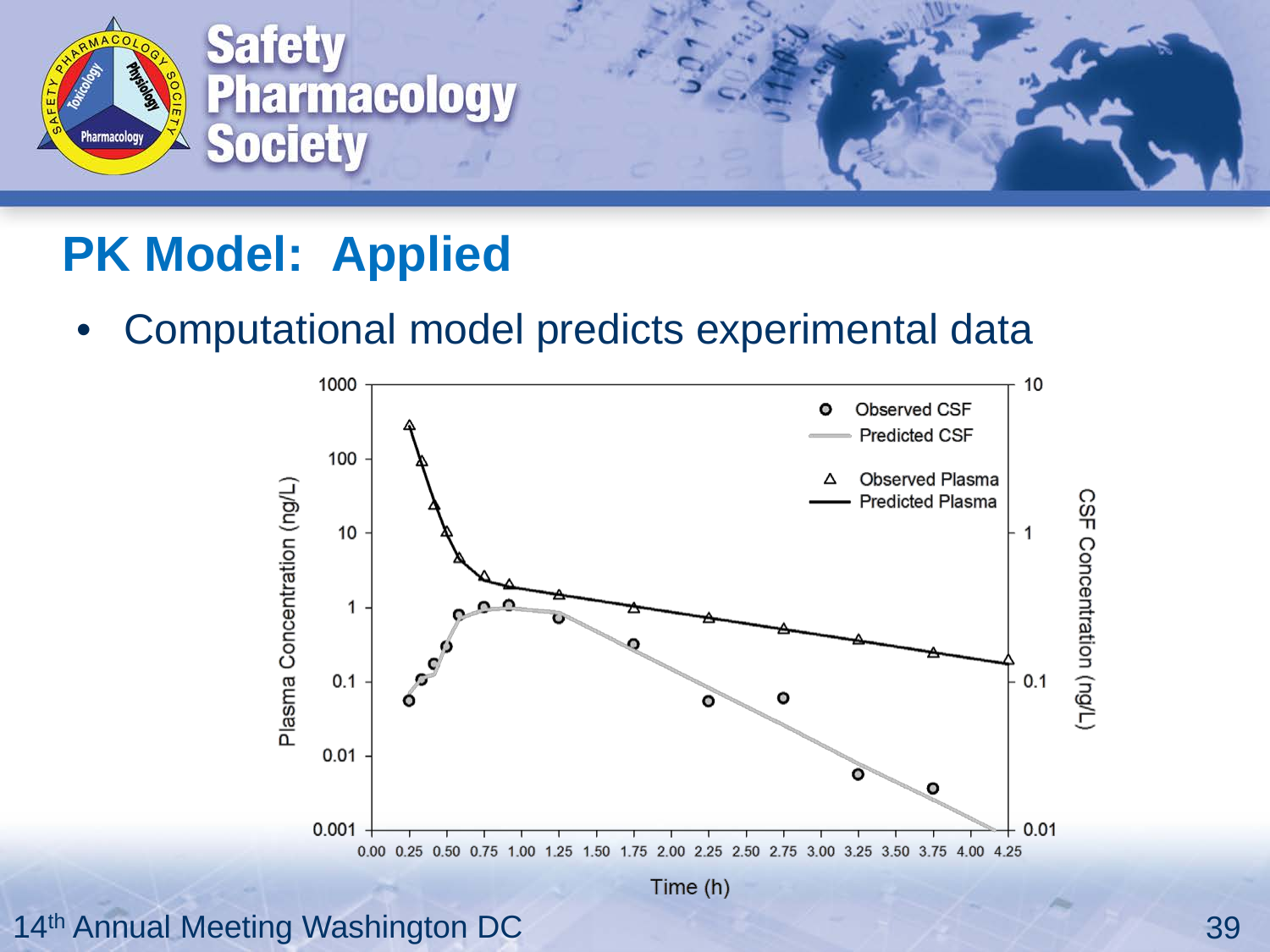

#### **Intranasal Pharmacokinetics**

• Model derived from intravenous data maps to intranasal experimental data

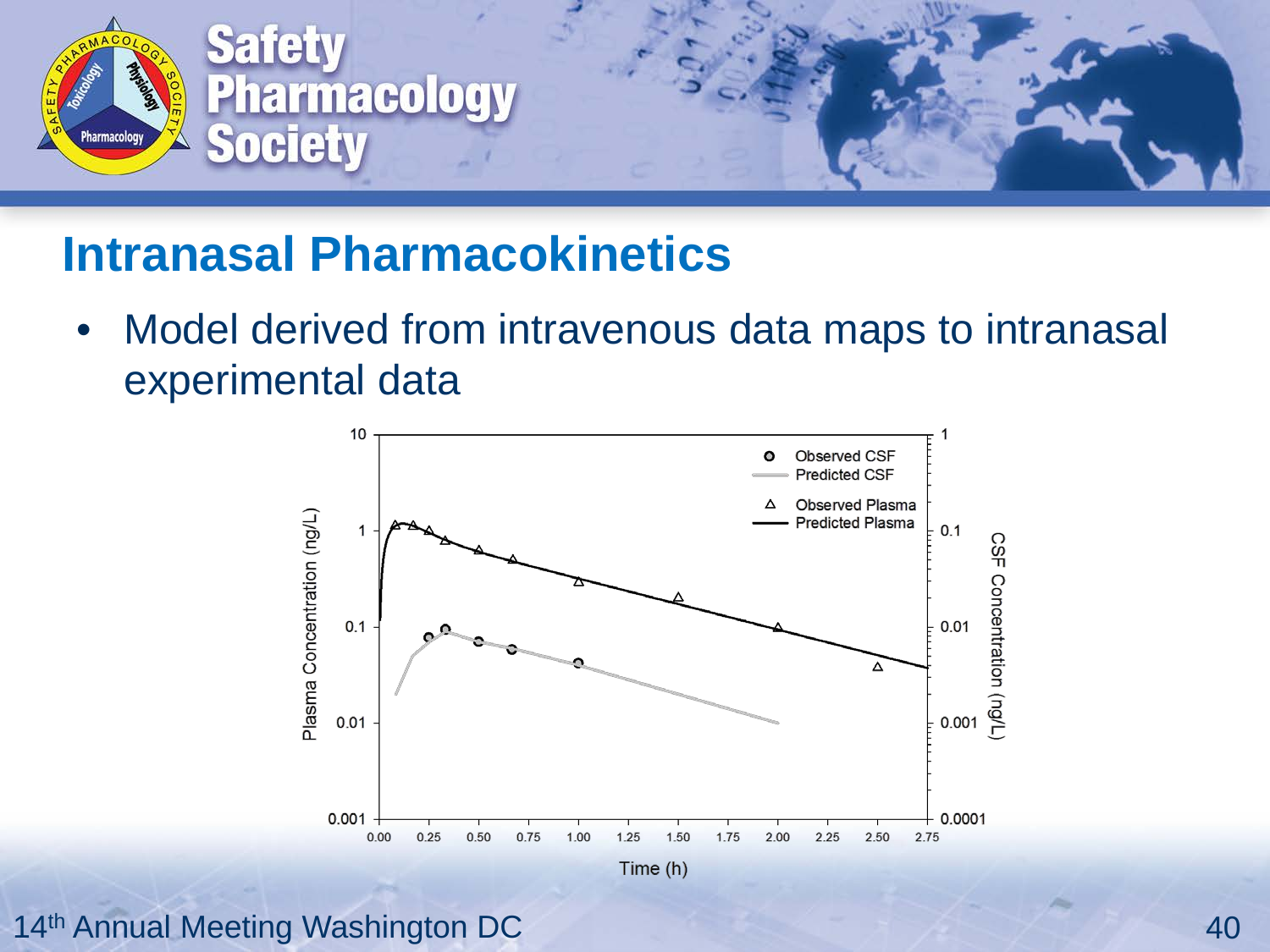

#### **Case study #2: Conclusions**

- Plasma and CSF exposure was no different in HV and AD patients
- Intranasal drug administration results in systemic distribution (not direct nose-to-brain)
- PK model allowed for sparse blood sampling in Phase II/III